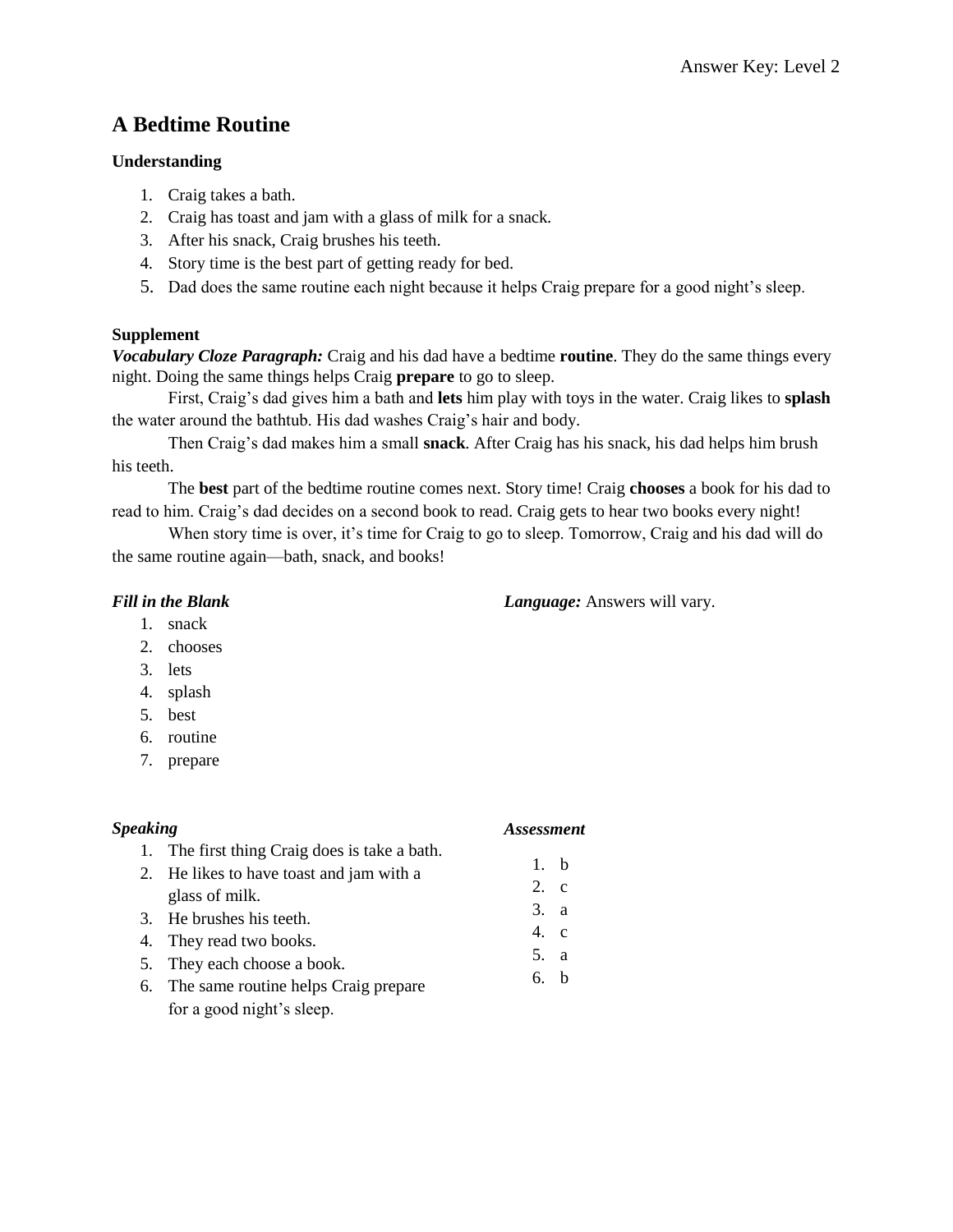# **Winter**

# **Understanding**

- 1. Wear boots to keep your feet warm in the winter.
- 2. Wear a scarf to keep your face warm in the winter.
- 3. c. The days are short in the winter.
- 4. Some older people go south for the winter. They enjoy the warmer weather of the sunny states.
- 5. Playing in snow, making snowmen, throwing snowballs, building snow forts, and going sledding.
- 6. Blowing snow, snow drifts, and ice.

### **Supplement**

*Vocabulary Cloze Paragraph:* Winter is the coldest season. In winter, people must dress warmly. They wear coats, hats, and **scarves** around their necks. It is especially important to wear gloves and boots to keep your fingers and toes from **freezing**! In the dark, short days of winter, some people get tired of dressing warmly. They go on vacation to sunny southern states.

Winter means snow and ice. When snow **covers** the roads, driving can be more difficult than usual because of bad **conditions**. Sometimes strong winds create large **drifts** on the road. When some snow has melted, there may be ice on the road. Drivers have to be careful when they hit a **slick** spot. Icy spots can make a car go into the **ditch** on the side of the road.

Winter can be fun, too. When several **inches** of snow fall, children can play in it! They can build **snow forts** and make snowmen. They like to have snowball fights and go **sledding** down a hill!

### *Fill in the Blank*

- 1. slick
- 2. freezing
- 3. scarves
- 4. snow forts
- 5. drifts
- 6. inches
- 7. conditions
- 8. covers
- 9. ditch
- 10. sledding

### *Speaking*

- 1. In the winter, people dress in coats, hats, gloves, scarves, and boots.
- 2. Birds fly south in the winter.
- 3. Snow falls in the winter.
- 4. Children like to make and build snowmen, snowballs, and snow forts. They go sledding.
- 5. Blowing snow creates drifts and ice forms on the roads.
- 6. Watch out for slick spots on the road.

# *Language*

- 1. snowy/icy
- 2. wind
- 3. sunny
- 4. foggy/rainy
- 5. cloud
- 6. breeze/wind
- 7. rain/snow
- 8. humidity

- 1. a
- 2. b
- 3. c
- 4. a
- 5. b
- 6. b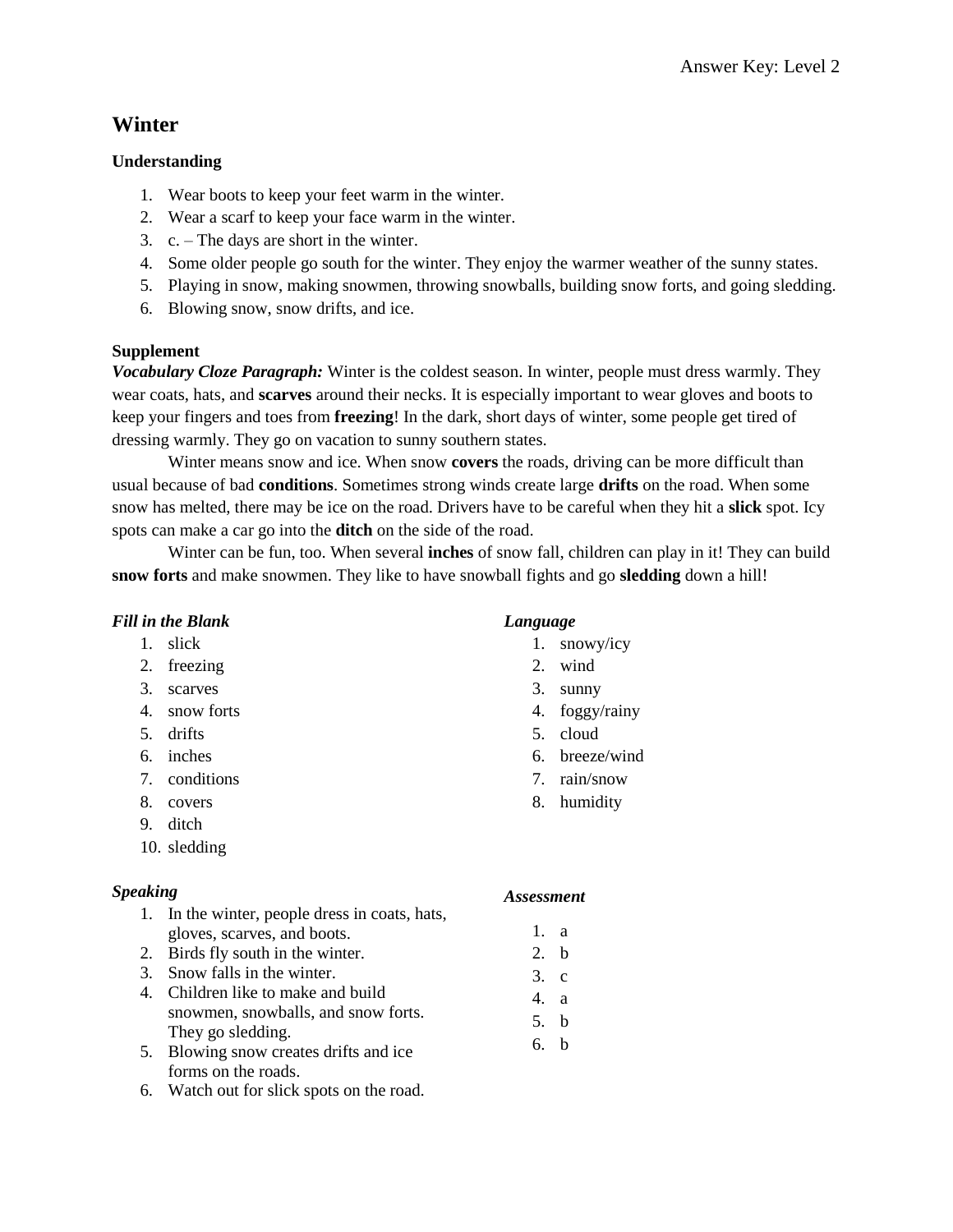# **A Sick Day**

### **Understanding**

- 1. Jill stays home from school because she is sick.
- 2. Rest means a time of sleep or being still.
- 3. The school's rule is that sick children must stay home.
- 4. Jill's mom calls the school office.
- 5. Jill's mom can get Jill's school work in the school office at noon.

#### **Supplement**

*Vocabulary Cloze Paragraph:* Ann **wakes up** her daughter, Jill, to go to school. Jill's skin feels hot. She has a **fever**. She should not go to school today. She should **rest** at home. Ann knows that sick children **must** stay home. That is the school **rule**.

Anne calls the school office to tell a school worker about Jill. The school worker takes the message and thanks Ann for the call. Ann asks, "Is there any schoolwork that my daughter can do at home?" The school worker answers, "Yes. The schoolwork will be in our office at **noon**." All of the workers at school are the school **staff**. They know that Jill is sick today. They know she will be home and not in school.

#### *Fill in the Blank*

- 1. must
- 2. rule
- 3. fever
- 4. noon
- 5. wakes up
- 6. rest
- 7. staff

#### *Language*

- 1. will put
- 2. will have
- 3. will be
- 4. will go
- 5. will get
- 6. will meet
- 7. will leave

#### *Speaking*

- 1. Ann wakes up Jill. 2. Jill needs to stay home because she is sick. 3. She will rest. 4. Sick children must stay home. 5. She calls a school worker. 6. The schoolwork will be ready at noon in 1. c 2. a 3. a 4. b 5. c 6. c
	- the school office.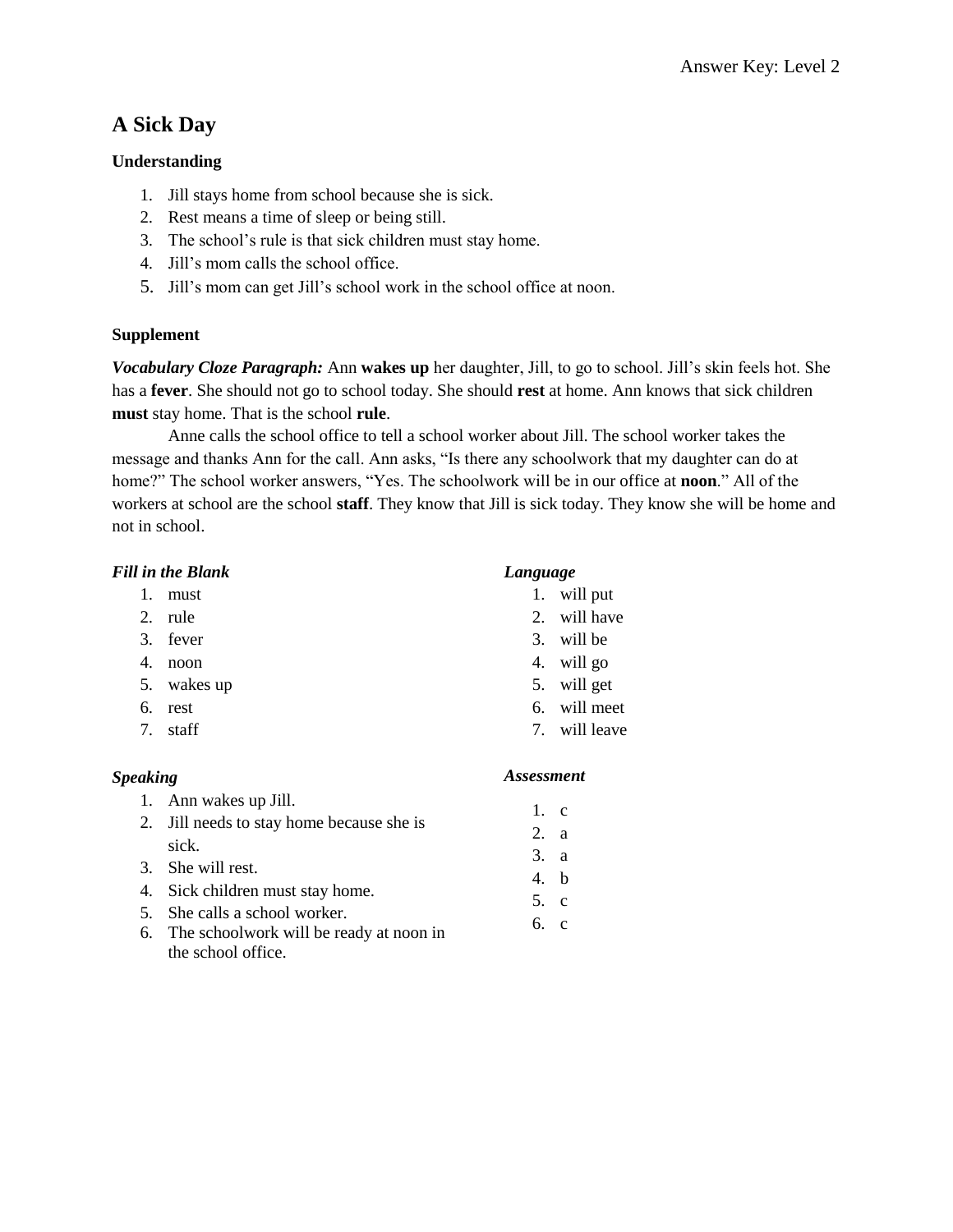# **Tim's Pets**

# **Understanding**

- 1. The dog's name is Spot.
- 2. The cat's name is Tiger.
- 3. Tim walks his dog before work and after work.
- 4. Tim's cat likes to be scratched under her neck.
- 5. Tim's pets are good to him because he is good to them.

# **Supplement**

*Vocabulary Cloze Paragraph:* Tim likes animals. He has two **pets,** a dog and a cat. His dog has **spotted** ears and dots on her nose. He calls her Spot. He takes Spot for walks twice a day. He gives her healthy dog food and **plenty** of water to drink when he is at work.

Tim's cat, Tiger, looks a little like a tiger. She likes to be **rubbed** around her neck and **scratched** on her belly.

Tim often **pets** both Spot and Tiger. Pets like to be petted! Tim **takes care of** his pets, giving them attention, food and water, and a place to feel safe. Tim's pets are good to him too. He is happy to have such nice pets!

# *Fill in the Blank*

- 1. scratched
- 2. spotted
- 3. pets
- 4. takes care of
- 5. pets
- 6. good to
- 7. rubbed
- 8. plenty

### *Speaking*

- 1. His dog's name is Spot. His cat's name is Tiger.
- 2. His dog has spotted ears and a spotted nose. His cat is light brown with dark brown stripes.
- 3. He walks her before and after work. He makes sure she has water and food.
- 4. He scratches her under her neck and rubs her belly.
- 5. To make sure his pets stay healthy, he gives them plenty of water to drink and healthy food to eat.

# *Language*

- 1. striped
- 2. spots
- 3. checked/checkered
- 4. spots
- 5. stripes
- 6. spotted
- 7. spots
- 8. dots
- 9. stripe

- 1. c
- 2. a
- 3. b
- 4. a
- 5. c
- 6. b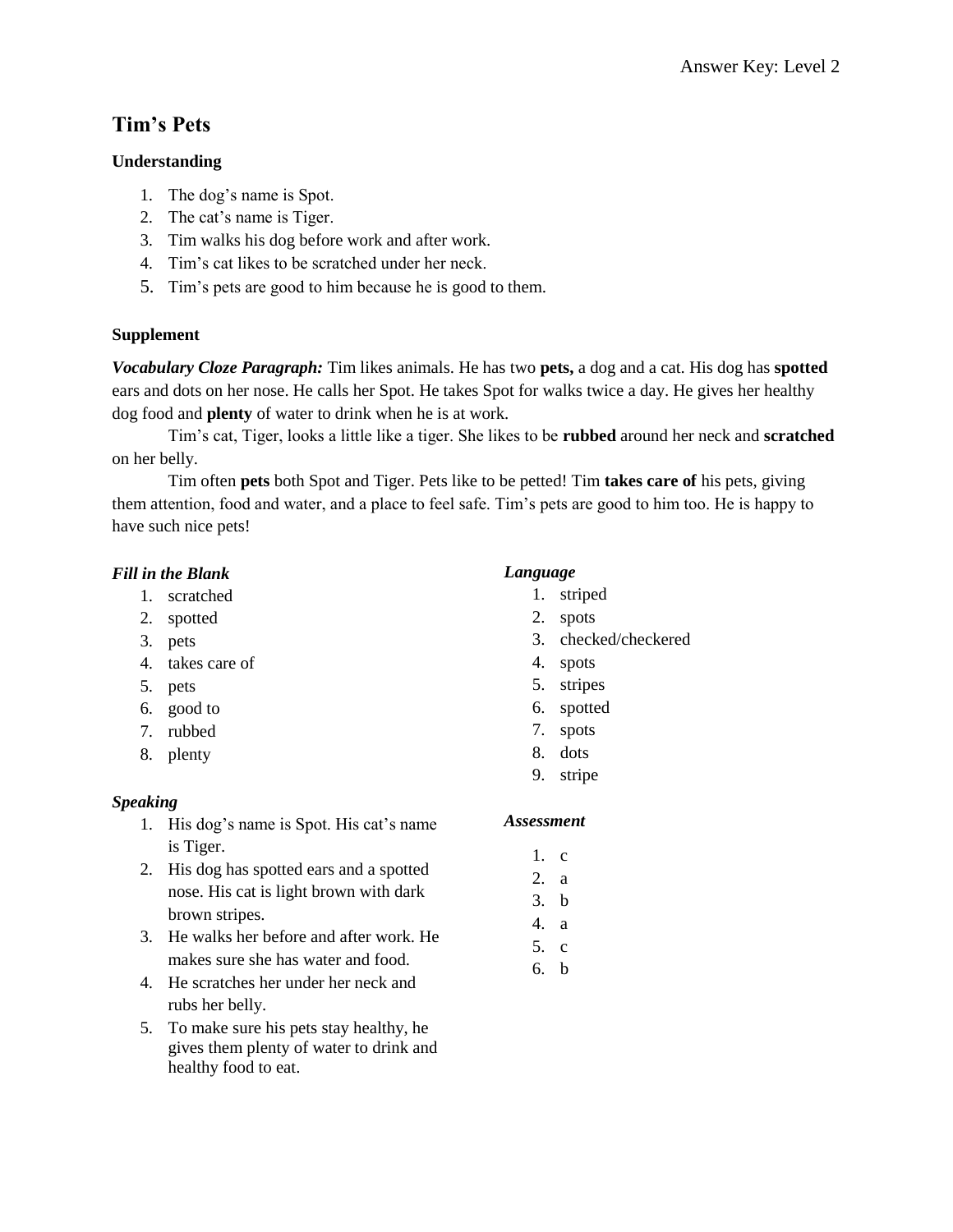# **A Family Outing**

# **Understanding**

- 1. The whole family goes on the outing: Jay, Joan, Mom, and Dad.
- 2. Sleds are put in the trunk of the car.
- 3. The snow hill is at the park.
- 4. The family members scream and laugh as they are sledding down the hill, plus they talk together about their fun day of sledding.
- 5. The family goes to the warming house to get warm.

# **Supplement**

*Vocabulary Cloze Paragraph:* Jay, Joan, their mom, and their dad are going on a family **outing** today. It's winter. They're going **sledding** at a nearby park with a hill for sledding. Before they go, they put on warm clothes. They know they will get cold outside. They bring hot drinks. They pack their **sleds** in the **trunk** of the car.

At the park, Jay and his dad sit on one sled and go down the **hill**. Joan and her mom go down together too. They all go down so fast that the snow **flies** in their faces! They laugh and **scream**. They have a great time! When they get cold, they go to the **warming house** to warm up and drink hot chocolate. After a few minutes, they go back up the hill for more sledding!

| <b>Fill in the Blank</b> |                                        |       | Language          |  |
|--------------------------|----------------------------------------|-------|-------------------|--|
| 1.                       | outing                                 |       | 1. her, she       |  |
| 2.                       | sleds                                  |       | 2. I, my          |  |
| 3.                       | warming house                          |       | 3. His, he        |  |
| 4.                       | scream                                 | 4.    | they              |  |
| 5.                       | trunk                                  | 5.    | your              |  |
| 6.                       | sledding                               | 6.    |                   |  |
| 7.                       | hill                                   |       | my                |  |
| 8.                       | flies                                  | 7.    | our               |  |
|                          |                                        |       | 8. its, he        |  |
| <b>Speaking</b>          |                                        |       |                   |  |
| 1.                       | Jay, Jan, and their parents.           |       | <b>Assessment</b> |  |
| 2.                       | They are going sledding at the park.   | 1. c  |                   |  |
| 3.                       | They bring sleds and a hot drink.      | 2. c  |                   |  |
| 4.                       | Snow flies in their faces because they | 3. a  |                   |  |
|                          | are sledding down a hill.              | 4.    | b                 |  |
| 5.                       | They are having fun because they       | 5.    | a                 |  |
|                          | scream and laugh when they go down     | $6-h$ |                   |  |

6. b

6. They go in the warming house.

the hill.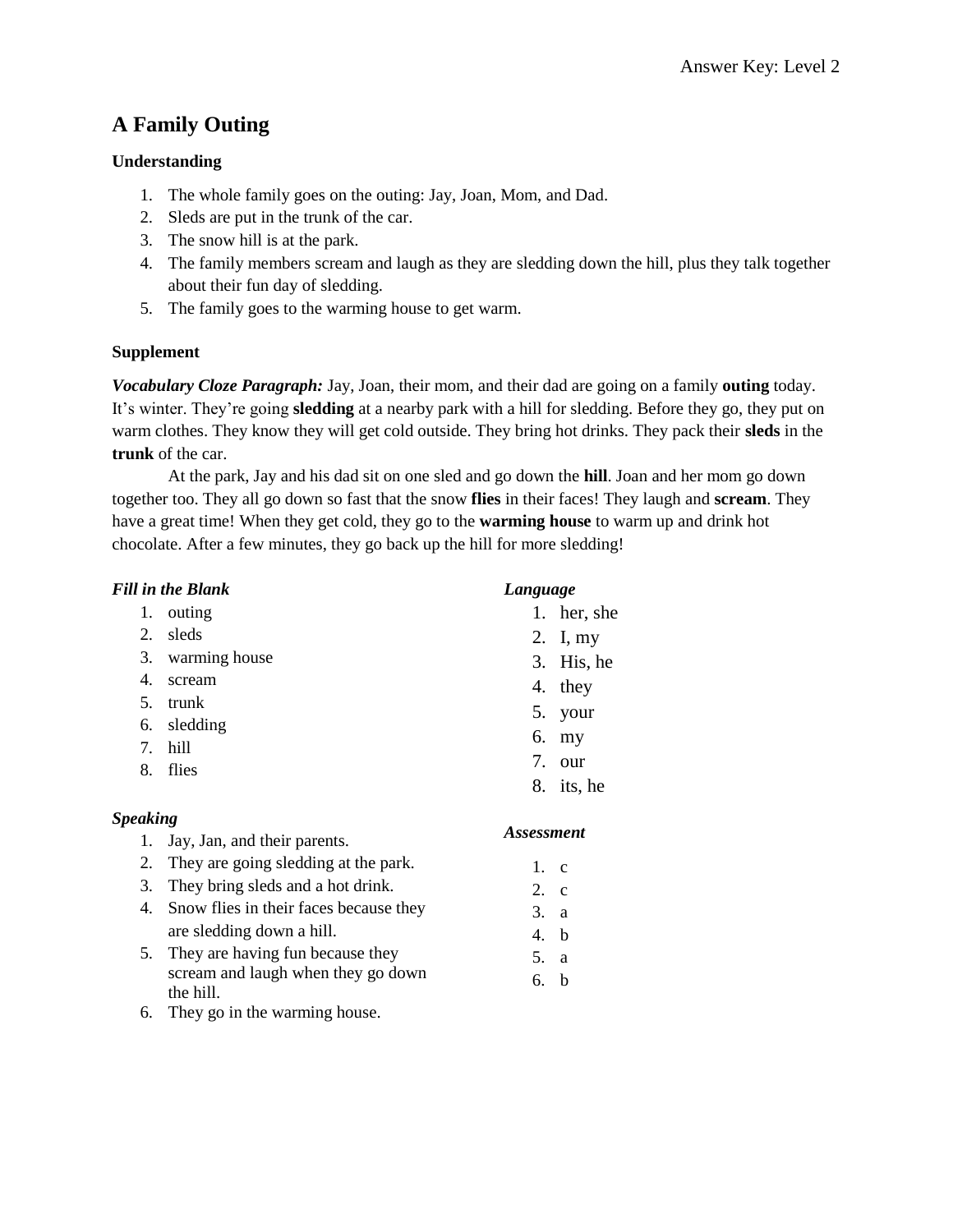# **Sharing a Family Meal**

### **Understanding**

- 1. Family night for the Cranes is Monday evening.
- 2. Mom and Dad make corn on the cob and grilled meat for supper.
- 3. Nan washes some grapes and puts them in a bowl. She also toasts some bread.
- 4. Rob pours the milk.
- 5. The children learn how to cook, how to set the table, and how to clean up after a meal.
- 6. Enjoy means to like to do something or to have a good time doing something.

### **Supplement**

*Vocabulary Cloze Paragraph:* The Crane family has dinner together most nights, but Monday night is family night. They cook **supper** together. Each member of the family has a job to do. They **change** jobs each week.

This week, Mr. Crane **grills** meat outside. Mrs. Crane cooks corn on the **cob**. Both parents make the **dessert** to eat after the meal. Their daughter Nan washes grapes and **toasts** the bread. Their son Rob **sets the table** for the family and pours the milk. Both children help with the meal. Family night helps them learn new skills.

After they have prepared the meal, they eat and talk about their day. They share stories about school, friends, and jobs. They all **enjoy** family night! It is an important part of their weekly routine.

| <b>Fill in the Blank</b>                                 |                                                                                            | Language             |
|----------------------------------------------------------|--------------------------------------------------------------------------------------------|----------------------|
| 1.                                                       | grills                                                                                     | 1. watch             |
| 2.                                                       | change                                                                                     | $2_{\cdot}$<br>wants |
| 3.                                                       | toasts                                                                                     | 3. drive             |
| 4.                                                       | cob                                                                                        | 4. has               |
| 5.                                                       | enjoy                                                                                      |                      |
| 6.                                                       | dessert                                                                                    | 5. eats              |
| 7.                                                       | supper                                                                                     | 6.<br>try            |
| 8.                                                       | sets the table                                                                             | 7. donates           |
| <b>Speaking</b><br>Monday evening is family night.<br>1. |                                                                                            | <b>Assessment</b>    |
|                                                          |                                                                                            |                      |
| 2.                                                       | Mom cooks corn on the cob. Dad cooks the                                                   | $\mathbf{1}$ .<br>a  |
|                                                          | meat. The children wash grapes, toast                                                      | 2. a                 |
|                                                          | bread, and pour the milk.                                                                  | 3. c                 |
| 3.                                                       | Rob sets the table.                                                                        | 4.<br><sup>2</sup>   |
| 4.                                                       | The children learn how to cook, how to set<br>the table, and how to clean up after a meal. | 5. b                 |

6. They enjoy family night (enjoy spending time together).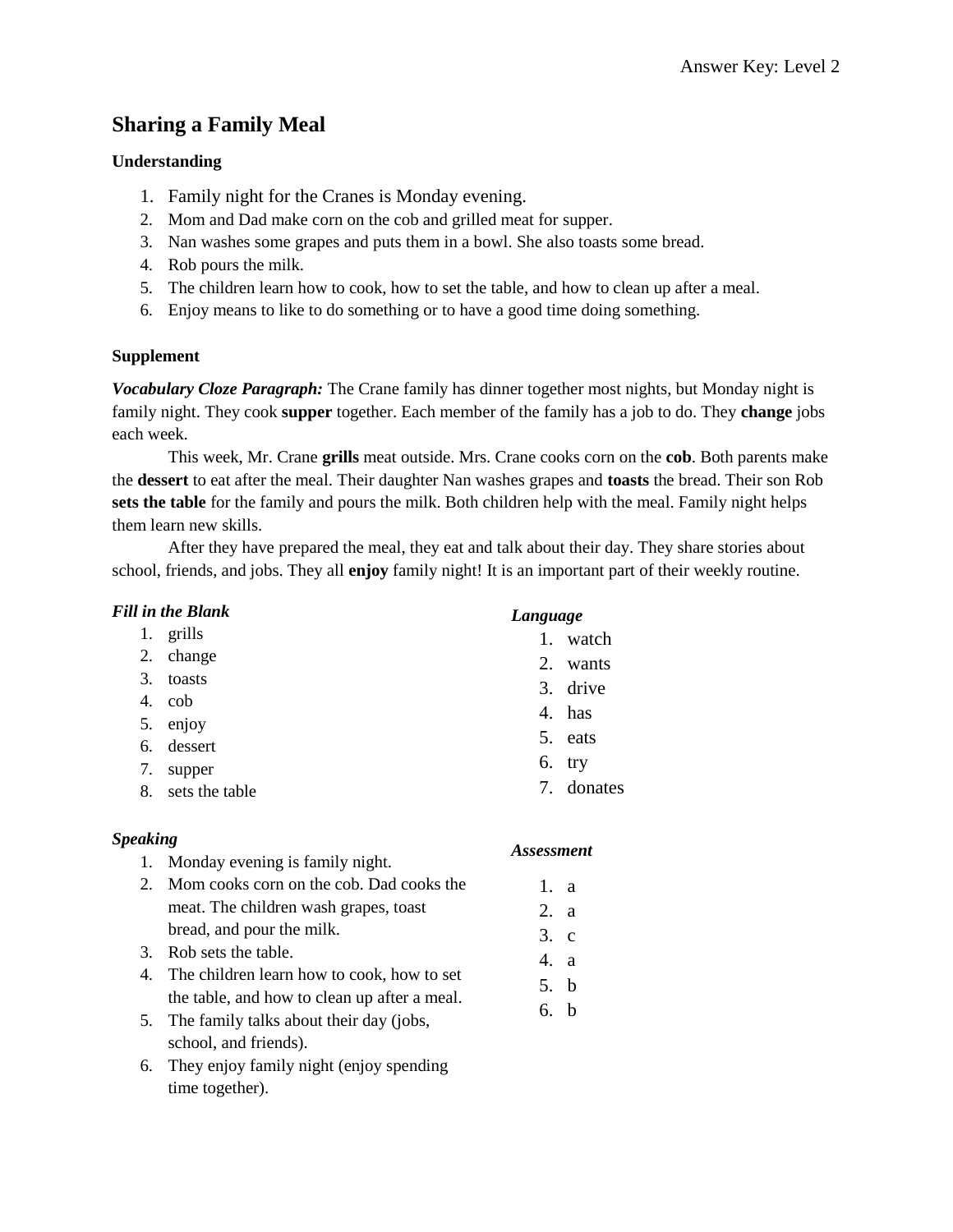# **Water-It's Good for You**

#### **Understanding**

- 1. Water is a good drink because it is healthy (no sugar, fat, or caffeine).
- 2. Bea buys her drink at a store.
- 3. Bea has five choices: soda, milk, tea, juice, and water.
- 4. Soda and juice have sugar.
- 5. Tea has caffeine.

#### **Supplement**

*Vocabulary Cloze Paragraph:* Bea stops at a store to buy something to drink. She's **thirsty**. There are many options. She sees iced tea, juice, soda, milk, and **bottled** water. Bea likes all of these **choices**. They all sound good to her. She reads the **contents** on each drink to find out the ingredients. The **labels** on the drinks tell her that the soda and juice have sugar, the milk has fat, and the iced tea has **caffeine**. What does the water have?

Bea reads the label on the water. She **decides** that water is the best choice for her right now. The cold water tastes wonderful and her thirst is **quenched**. Bea feels healthier for drinking something with no sugar, fat, or caffeine.

#### *Fill in the Blank*

- 1. quenched
- 2. labels
- 3. decides
- 4. thirsty
- 5. choices
- 6. caffeine
- 7. contents
- 8. bottled

#### *Speaking*

- 1. She stops because she is thirsty.
- 2. She sees many drinks.
- 3. She reads the labels.
- 4. Iced tea has caffeine.
- 5. Drinks that have sugar are soda and juice.
- 6. She buys bottled water because it doesn't have any sugar, fat, or caffeine.

#### *Language*

- 1. Water doesn't have any flavor.
- 2. Grapes don't have any fat in them.
- 3. They don't have any children
- 4. They cookies doesn't have any nuts.
- 5. The meat doesn't have any seasoning.
- 6. She doesn't have any cashier experience.
- 7. Will and Anita don't have any idea when their cousins will arrive.

- 1. c
- 2. b
- 3. a
- 4. c
- 5. a
- 6. b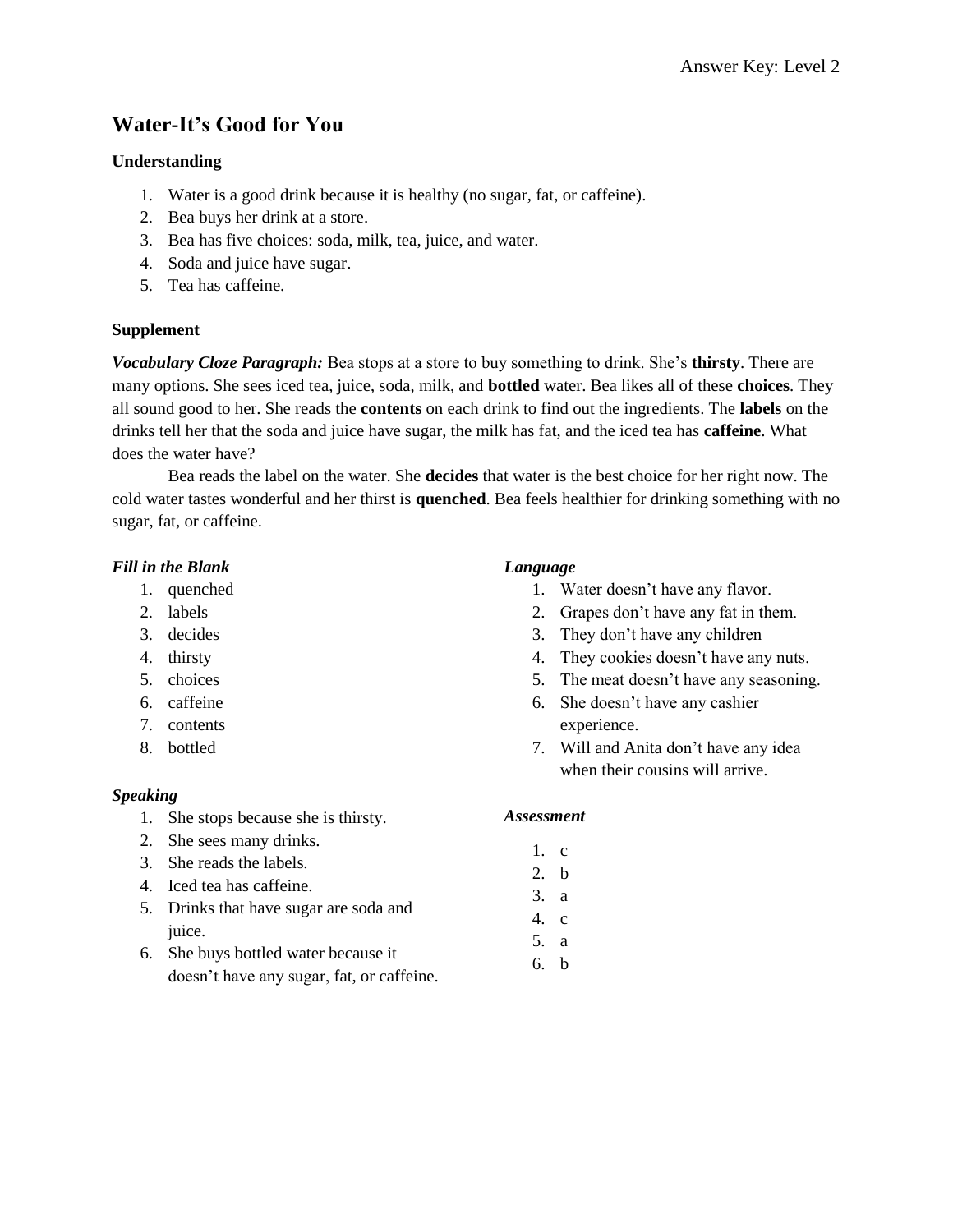# **Joan's Home**

# **Understanding**

- 1. Seven people live in Joan's home.
- 2. There are four bedrooms in Joan's house.
- 3. There are two bathrooms in Joan's house.
- 4. Joan and her oldest daughter cook the meals.
- 5. A task is a job or duty, work that needs to be done.

# **Supplement**

*Vocabulary Cloze Paragraph:* Joan's house is filled with people. There are six children living in her home with her. She has four children and two **foster children** living in her home. Their large family needs a lot of **space** and many bedrooms. The boys **share** a bedroom. The girls share bedrooms, too. Luckily, Joan has a big kitchen. In Joan's house, the family works together as a **team** at mealtime. The children each have a **task** to do so that they can help out. Joan and her daughter cook and **serve** the food. Some children **set the table** before the meal is ready. Some children wash the dishes after the meal. Everyone helps with the chores at Joan's house.

### *Fill in the Blank*

- 1. space
- 2. set the table
- 3. team
- 4. task
- 5. serve
- 6. foster children
- 7. share

### *Speaking*

# *Language*

- 1. verb
- 2. adjective
- 3. adjective
- 4. adjective
- 5. verb
- 6. adjective
- 7. verb

1. b 2. a 3. c 4. b 5. b 6. a

# 1. Joan needs a lot of space because she has a large family.

- 2. There are four bedrooms in Joan's house.
- 3. There are two bathrooms in each house.
- 4. They cook and serve the meal.
- 5. The other children set the table and wash the dishes.
- 6. Joan's family feels happy to live together in a big house.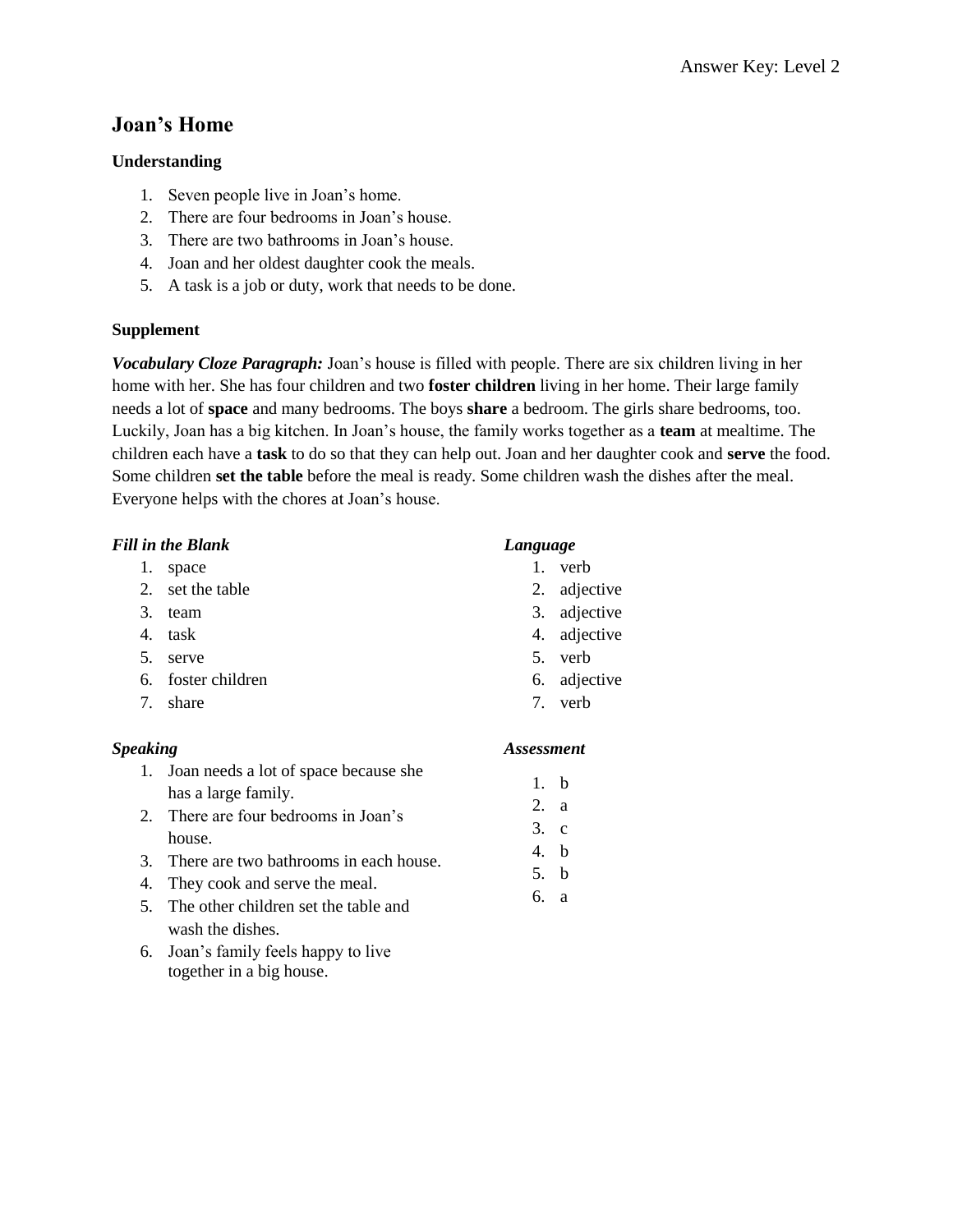# **Lifting at Work**

### **Understanding**

- 1. Matt and Jeff's job is to load heavy boxes onto a truck.
- 2. They both wear a lifter's belt.
- 3. Matt lifts with his knees.
- 4. Jeff lifts with his back.
- 5. Matt lifts the right way.

### **Supplement**

*Vocabulary Cloze Paragraph:* Jeff and Matt **load** boxes onto a truck. The boxes are **heavy** and hard to lift. Jeff **complains** that his back is causing him pain. It **hurts**. He asks Matt how his back feels.

Matt says, "My back feels good." He wears a lifter's belt, or a back support belt, to help support his back when he lifts heavy boxes.

Jeff says he wears a lifter's belt, too, but his back still hurts.

Matt tells him to **bend** his knees and lift with his knees. Matt says, "I do not bend over and **lift** with my back."

"That is what is **different** in how we are lifting the boxes," Jeff says. He says he will start lifting with his knees. Both Jeff and Matt hope Jeff's back will not hurt anymore.

### *Fill in the Blank*

*Language*: Answers will vary.

*Assessment*

- 1. complains
- 2. lift
- 3. heavy
- 4. hurts
- 5. different
- 6. load
- 7. bend

# *Speaking*

| 1. They both load heavy boxes into a                                                               | 1. c |  |
|----------------------------------------------------------------------------------------------------|------|--|
| trunk.                                                                                             | 2. a |  |
| 2. He complains that his back hurts.                                                               | 3. b |  |
| 3. They both wear lifter belts.                                                                    | 4. a |  |
| 4. Matt bends his knees and lifts with                                                             | 5. a |  |
| them.                                                                                              | 6. h |  |
| 5. He asks for help.                                                                               |      |  |
| $\mathcal{L}$ . The probability of the state $\mathbf{R}$ is a considerability of the state of the |      |  |

6. He needs to start lifting with his needs (or stop lifting with his back).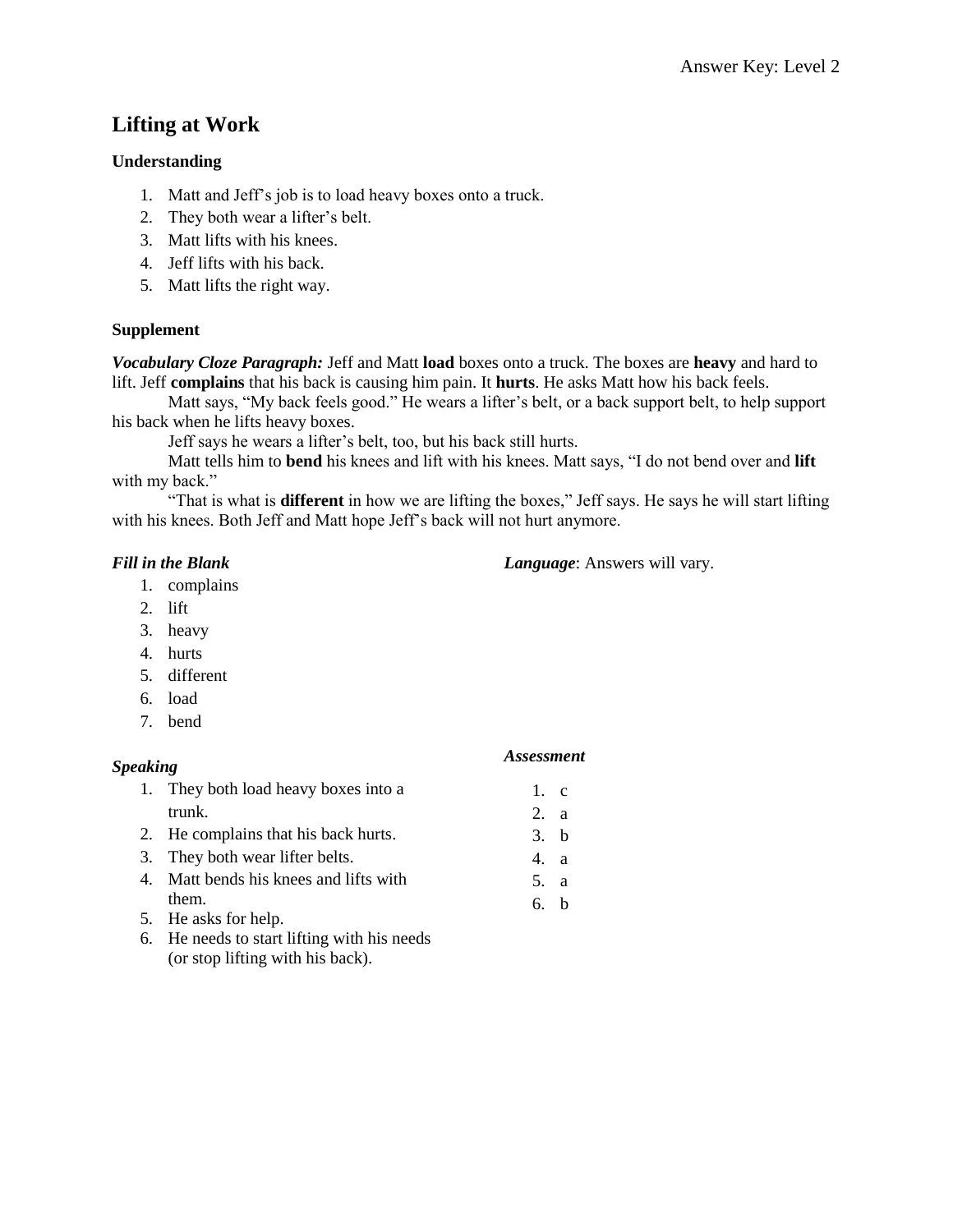# **Lynn's Kid Care**

# **Understanding**

- 1. Lynn is a day care provider.
- 2. Lynn is calm and kind. She loves kids.
- 3. Parents bring their kids to Lynn's Kid Care because they need someone to care for their kids while they (the parents) are at work.
- 4. The kids learn to share and take turns. They also learn about the joy of reading.
- 5. The children get hugs from Lynn at the end of each day.

# **Supplement**

*Vocabulary Cloze Paragraph:* Lynn's Kid Care is Lynn's daycare business. Lynn **chooses** to work with children in her home. She likes to take care of children during the day. The children are **well cared for** by Lynn. They like to go there. Lynn is kind and **calm** with the children. They do fun activities. They learn how to **take turns** and how to **share** the toys and games with each other. During **quiet** time, Lynn reads books to the children. The children enjoy listening to her read. The parents pick up their children at the end of the day. Lynn **hugs** each child. They all look forward to playing again tomorrow.

# *Fill in the Blank*

- 1. quiet
- 2. take turns
- 3. well cared for
- 4. calm
- 5. share
- 6. hugs
- 7. chooses

# *Speaking*

- 1. Lynn works at home and has a day care.
- 2. She is calm and kind. She does fun things and makes good meals.
- 3. They play with toys and games.
- 4. They learn to share and take turns.
- 5. At the end of the day, Lynn hugs each child.

# *Language*

- 1. Take care!
- 2. daycare
- 3. caring
- 4. care
- 5. take care of
- 6. well cared for
- 7. cares
- 8. caretaker

# *Assessment*

1. a 2. c 3. b 4. a 5. c 6. a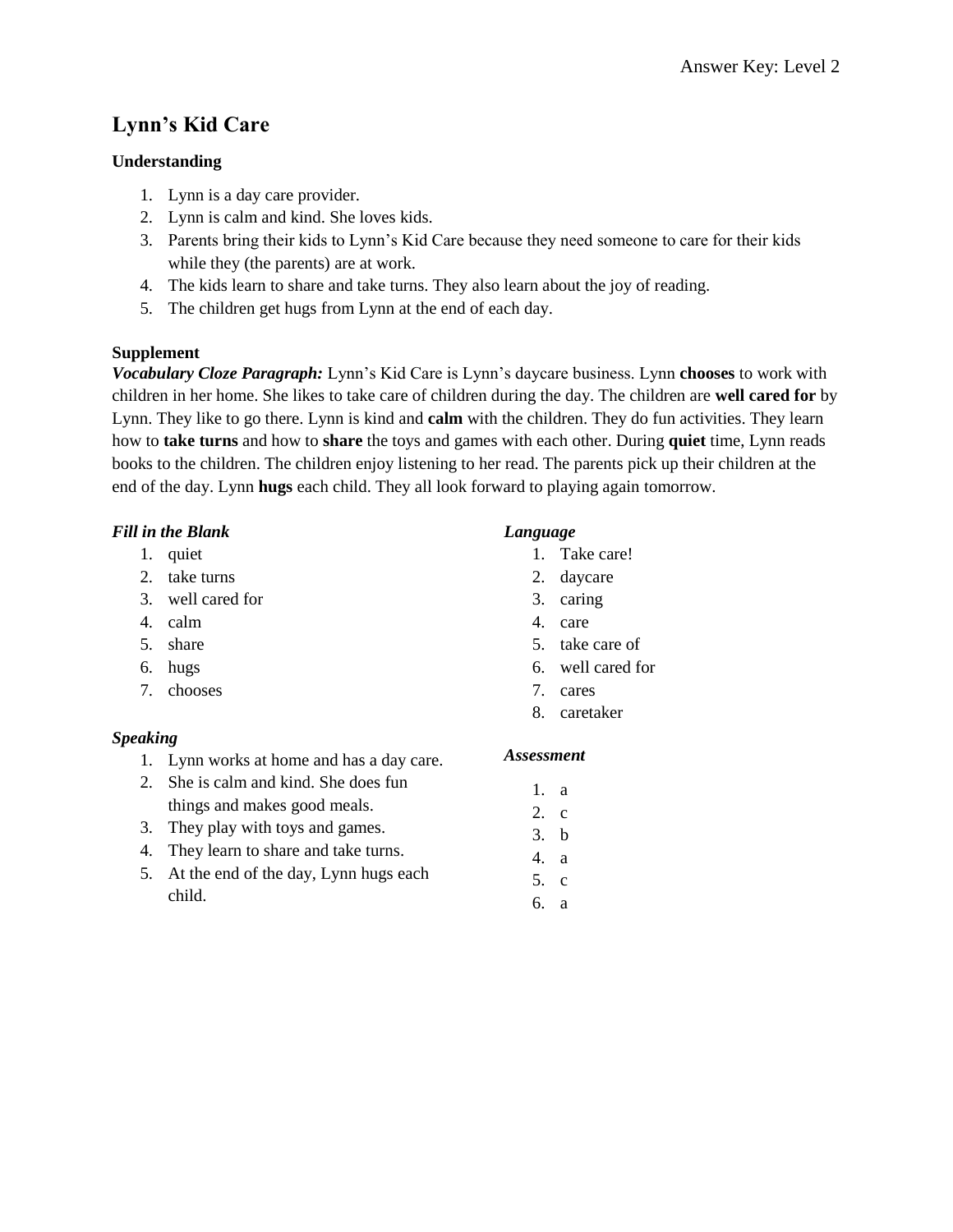# **Keeping Kids Cool**

### **Understanding**

- 1. It is summer
- 2. The baby's name is Kim.
- 3. The baby is wearing a T-shirt and a diaper.
- 4. Jane keeps the curtains closed in order to keep her home cool.
- 5. A fan moves the air in the home.

# **Supplement**

*Vocabulary Cloze Paragraph:* Jane lives in an apartment without air conditioning. Her apartment gets warm in the summer when the weather is hot. She wants to make sure her baby Kim is **cool**. There are a few things she does to **keep** Kim comfortable.

Jane closes the **curtains** so the apartment is dark and cool. She turns on a fan also. She does not use her oven. Jane puts a T-shirt and a **diaper** on Kim. She does not **dress** Kim in warm clothes.

Jane **lays** a cool, damp cloth on her baby's **forehead**. She gives Kim cool water to drink. Jane uses many ways to keep her baby cool on hot days.

# *Fill in the Blank*

- 1. diaper
- 2. cool
- 3. curtains
- 4. keep
- 5. forehead
- 6. lays
- 7. dress

### *Language*

- 1. some canned food
- 2. chocolates
- 3. a present
- 4. some pencils
- 5. some pencils
- 6. her gift
- 7. an award
- 8. candy

### *Speaking*

- 1. They live in an apartment.
- 2. She gives Kim cool water to drink.
- 3. She lays a cool, wet cloth on Kim's forehead.
- 4. She dresses Kim in a T-shirt and a diaper.
- 5. She uses a fan.
- 6. She does not use her oven on warm days.

- 1. b
- 2. a
- 3. b
- 4. a
- 5. b
- 6. c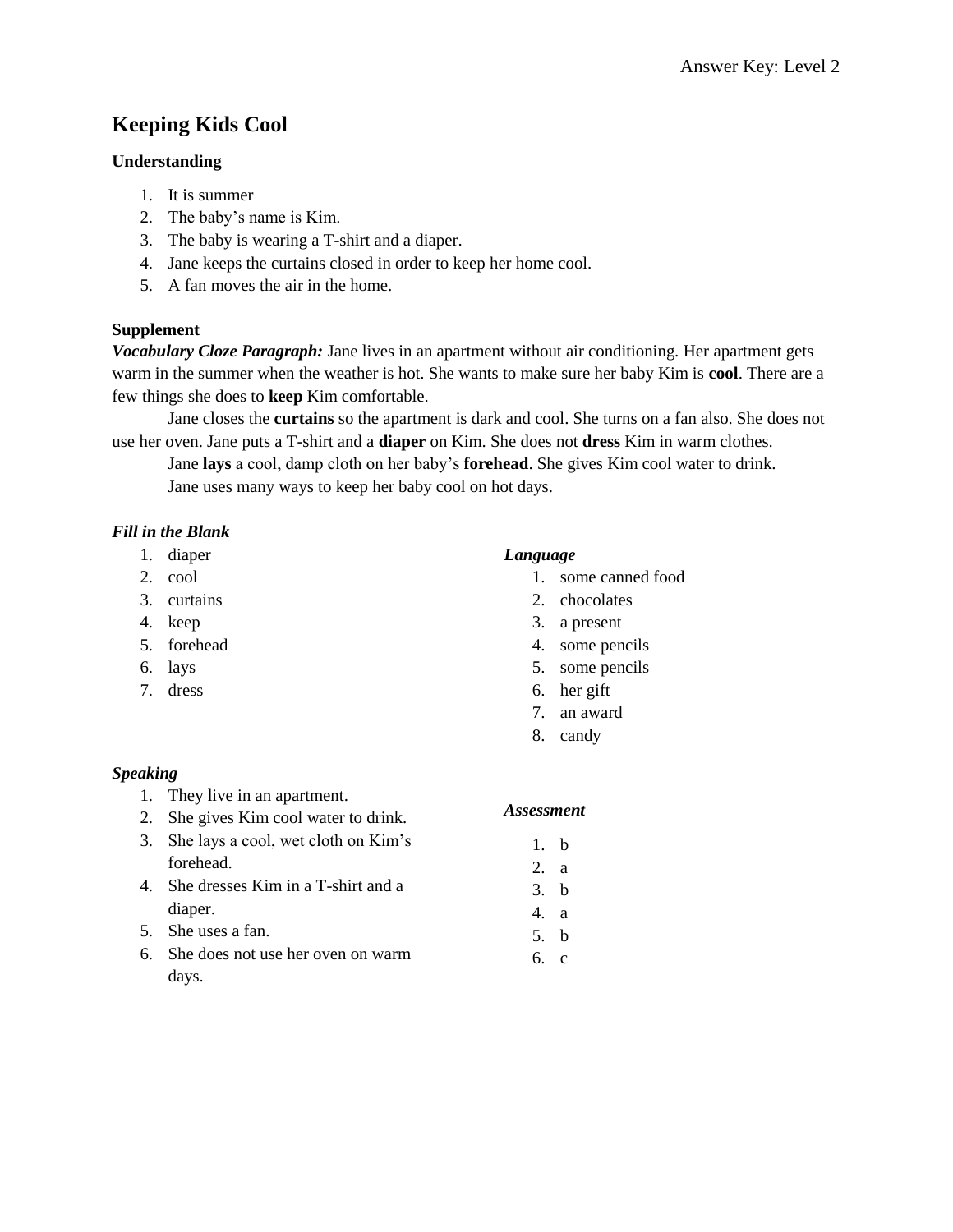# **A Safe Trip to the Pump**

# **Understanding**

- 1. Ed is going to work.
- 2. He stops at the gas station because he needs gas his gas gauge is near the empty mark.
- 3. Empty means having nothing inside.
- 4. Two things Ed does at the gas station to be safe are:
	- a. He turns off the motor of his car.
	- b. He does not smoke while near the gas pumps.
- 5. After Ed gets gas, the gas gauge in his car points to full.

# **Supplement**

*Vocabulary Cloze Paragraph:* Ed is driving to work. He sees that his gas **gauge** is almost empty. He notices a gas station nearby and pulls in to get gas there. There is a sign on the gas pump that reminds customers to turn off their cars while they are getting gas. If Ed leaves his car running, **sparks** from the car could cause a fire. He always turns off the car's **motor** when he is getting gas. The sign also tells people to not smoke. Smoking near the gas pumps could cause a fire or a **blast**. Ed knows these rules are there so people getting gas can stay **safe**.

Ed **fills** his car's gas tank. When he is finished, he puts the plastic **cover** back on. He gets back in his car, starts it up, and watches the gas gauge move from **empty** to full. Now Ed can continue his drive to work.

# *Fill in the Blank*

- 1. motor
- 2. sparks
- 3. gauge
- 4. cover
- 5. safe
- 6. blast
- 7. fills
- 8. empty

# *Speaking*

- 1. Ed is going to work.
- 2. Ed needs to stop at the gas station.
- 3. Ed turns off the motor because sparks from the motor can cause a fire or blast.
- 4. It says, "No Smoking!"
- 5. He puts the cover back on the tank.
- 6. The gas gauge says full.

# *Language*

- 1. says
- 2. is
- 3. doesn't need
- 4. doesn't stop
- 5. doesn't say
- 6. goes
- 7. isn't

- 1. c
- 2. a
- 3. a
- 4. c
- 5. b
- 6. a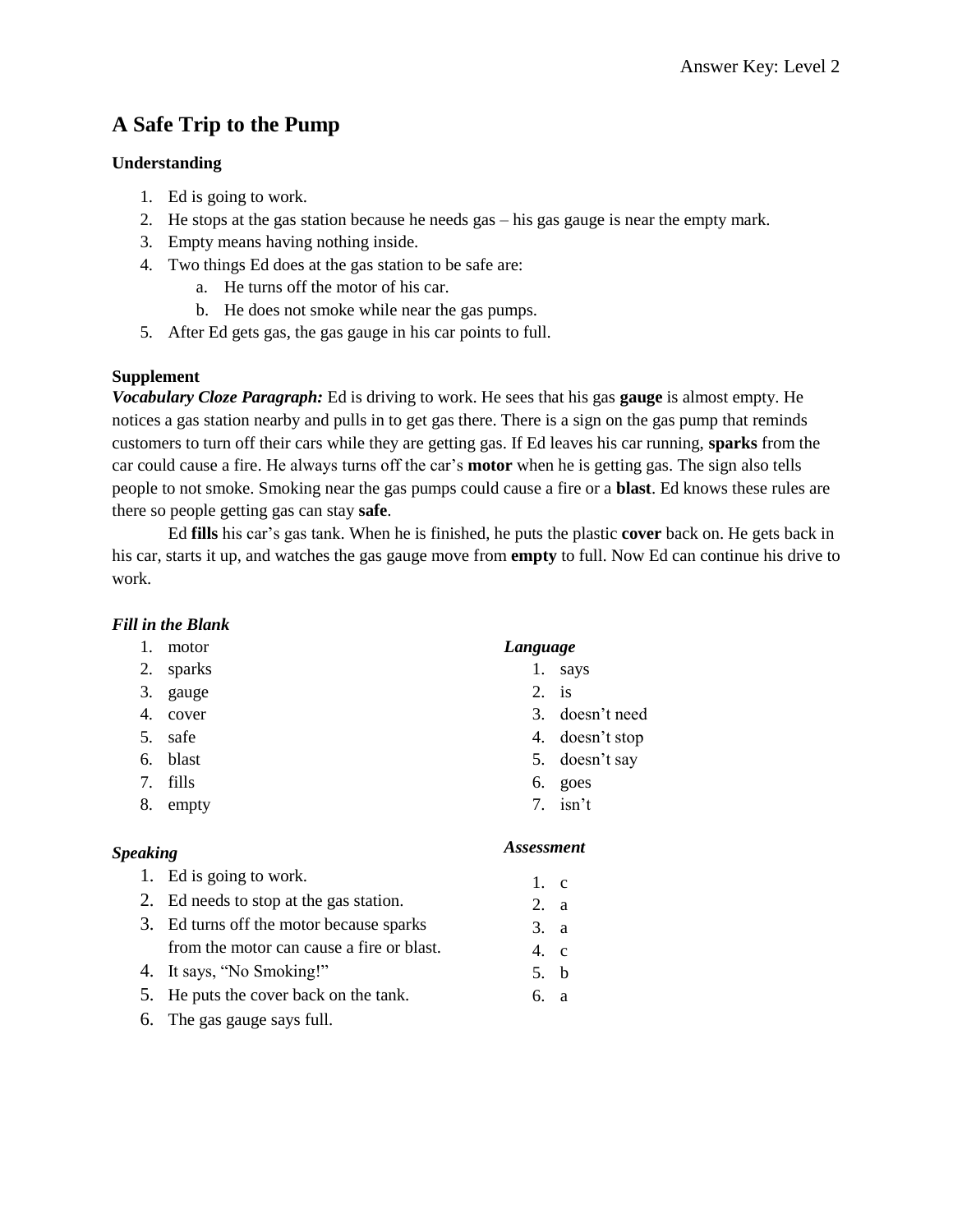# **A Spring Concert**

# **Understanding**

- 1. Mom and Dad are going to the first grade's spring concert.
- 2. They come early to the concert because they want good seats, close to the front of the stage.
- 3. Max sings and does the motions for the songs.
- 4. Spring is the theme of the first grade songs.
- 5. Max is happy because his mom and dad came to his concert.

### **Supplement**

*Vocabulary Cloze Paragraph:* Today is the first grade's spring **program**. Max will sing songs with his class in the **concert**. Max's dad and mom are coming to see the concert. Max will try to find them in the **crowd**. His dad and mom come before the concert starts. They are **early**. They want to see the students on the **stage**. They sit in seats near the **front** of the stage.

Max's class performs first. Max smiles widely. He sees his dad and mom, and he waves to them. His class sings songs about spring. Max does hand **motions** while he sings. He moves his hands to show plants growing.

When the program ends, Max hugs his parents. He is happy that they came to see him sing in the concert.

# *Fill in the Blank*

- 1. front
- 2. concert/program
- 3. stage
- 4. program/concert
- 5. crowd
- 6. early
- 7. motions

# *Speaking*

- 1. Today is the first grade spring concert.
- 2. Max will sing in the program.
- 3. Max's parents are coming to the concert.
- 4. They sit close to the front of the stage because they want to get good pictures of Max.
- 5. When Max sings, he does motions for the songs.
- 6. They sing about spring rains and plants growing.
- 7. When the program ends, Max gives his parents a big hug.

### *Language*

- 1. James's
- 2. Abdul's
- 3. Carol's
- 4. Charles's
- 5. Max's
- 6. Mindy's

#### *Assessment*

1. b 2. a

- 3. a
- 4. c 5. a
- 6. b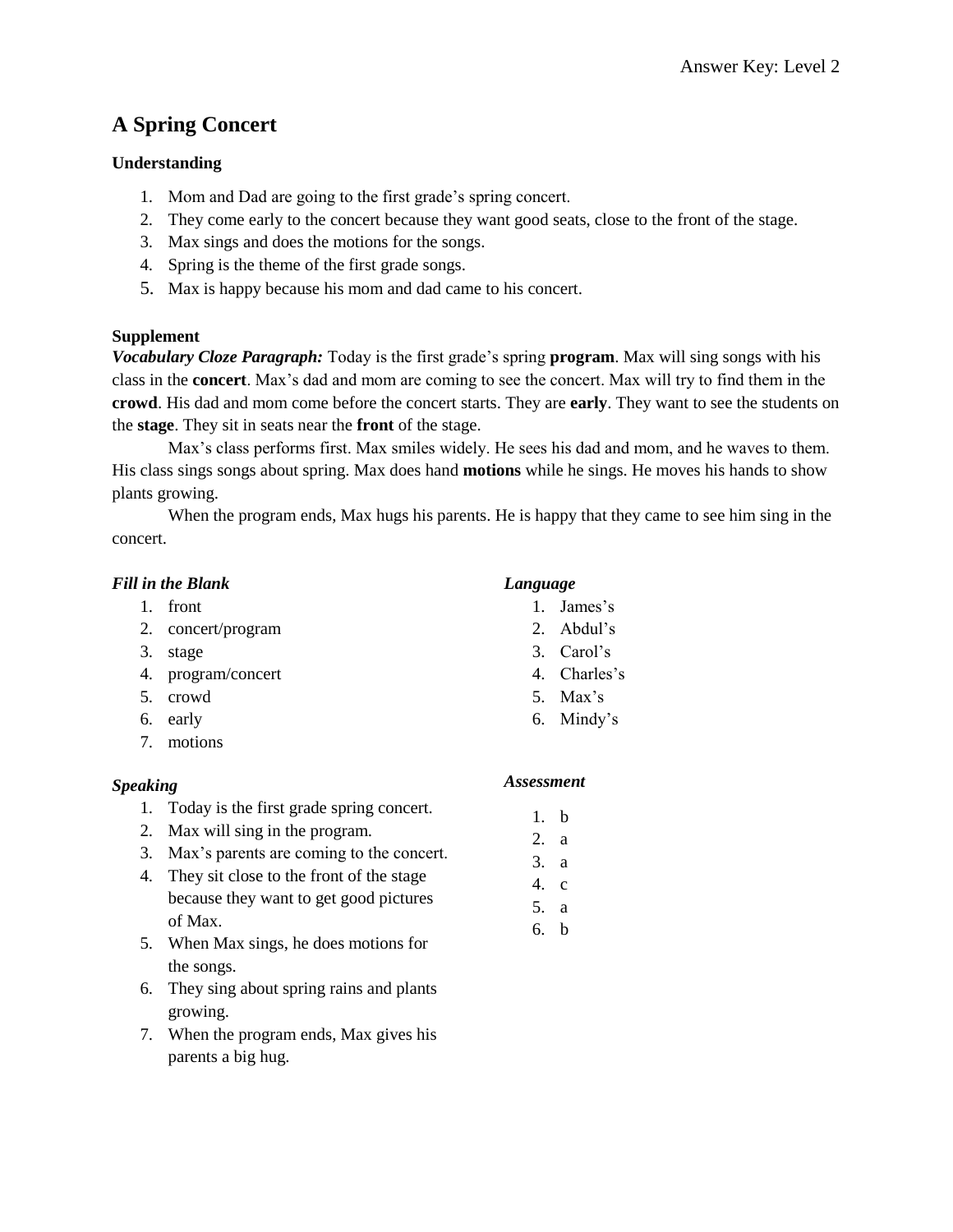# **A Summer Project**

# **Understanding**

- 1. Keith's summer project is painting his house.
- 2. Keith buys a scraper, primer, paint, and brushes.
- 3. Keith buys them (the supplies) at the hardware store.
- 4. The first thing Keith does to his house is scrape it.
- 5. The last thing Keith does to his house is paint it.
- 6. It takes Keith three months to finish his project.

# **Supplement**

*Vocabulary Cloze Paragraph:* Keith looks at his house and sees that the paint is **peeling**. He sees a few spots that are **bare** and have no paint. The house needs to be painted. Keith wants to paint the house for his summer **project**. He goes to the **hardware** store to buy the things he will need. The store clerk in the paint **section** tells Keith how to paint his house. The clerk **advises** Keith to prime his house first so the paint will stay on the house and **wear** better. Keith buys all of the painting **supplies** for the project: a scraper, primer, paint, and brushes.

At home, Keith **scrapes** the peeling paint off the house with a scraper. Then he primes the house with primer. He needs to use a ladder for the parts high up. Finally, Keith paints the house.

Keith worked hard for three months. Now he is done. He looks at his house and is **pleased** with what he sees. The house looks great!

### *Fill in the Blank*

### *Language:* Answers will vary.

- 1. scrapes
- 2. project
- 3. supplies
- 4. hardware
- 5. bare
- 6. wear
- 7. pleased
- 8. peeling
- 9. section
- 10. advises

### *Speaking*

#### *Assessment*

1. a 2. c 3. a 4. c 5. b 6. a

- 1. This summer, Keith will paint his house.
- 2. He goes to the hardware store...
- 3. He buys a scraper, primer, paint, and brushes.
- 4. He scrapes the old paint off and primes the house.
- 5. He uses a ladder.
- 6. It takes him three months to finish the project.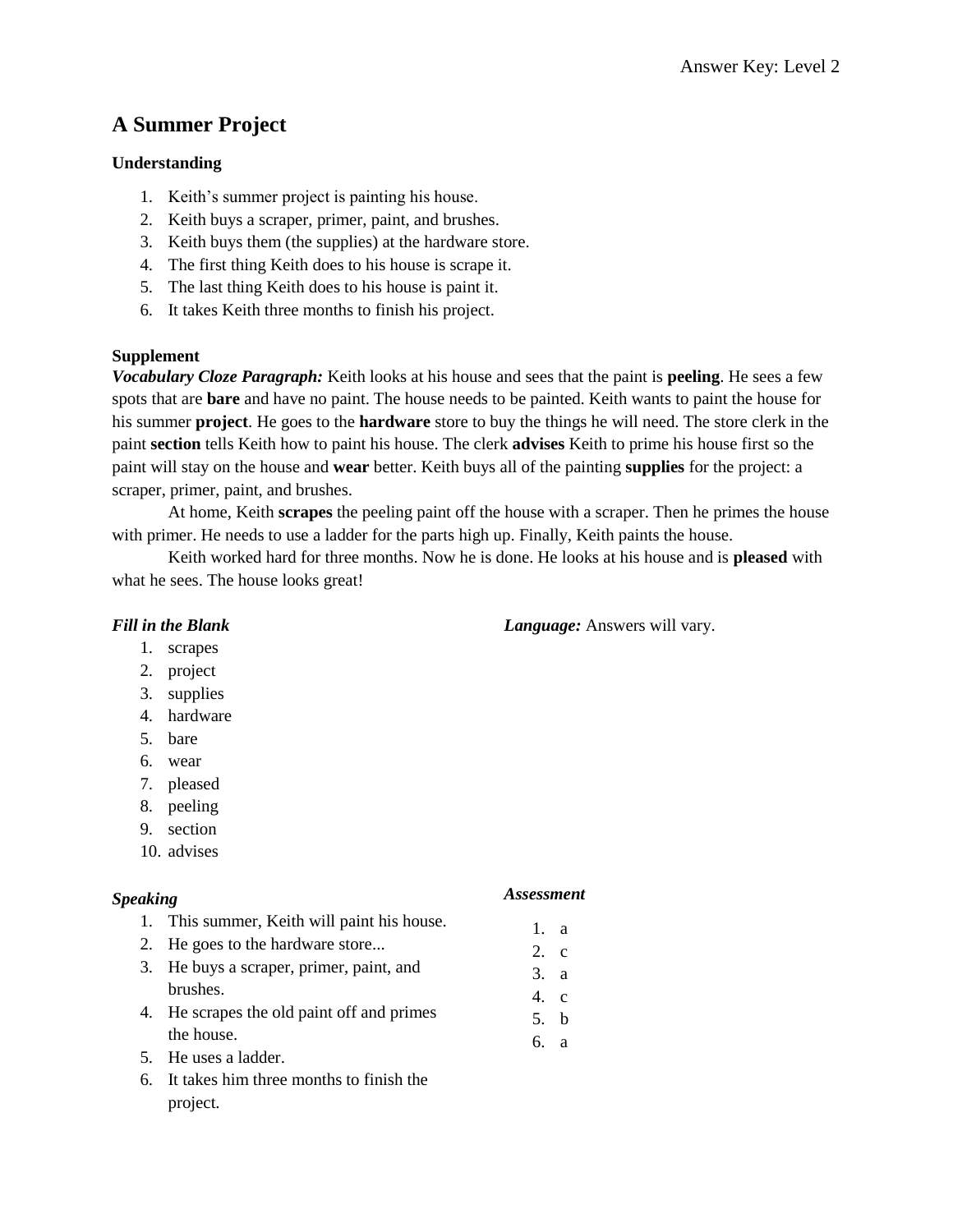# **In Need of More Sleep**

### **Understanding**

- 1. She works two jobs six days a week and has two children.
- 2. Short means in an unfriendly way or not nice.
- 3. She wants more sleep because she wants to be a kind mom and wants to feel good.
- 4. Pam finds help on the internet.
- 5. Pam might try these tips: do not use caffeine, take a walk, stretch, read a book, or take deep breaths.

### **Supplement**

*Vocabulary Cloze Paragraph:* Pam is a busy woman. She has two jobs and she is the mother of two young children. She drinks coffee to help her stay awake during the day. Pam cooks dinner in the evening. She **tucks** her children into bed. Then she goes to bed, but she **tosses and turns** because she cannot sleep. The **caffeine** in her coffee might be keeping her awake. She doesn't get enough sleep.

When Pam is tired, she is **short** with her children. She knows she needs more sleep to feel better and to be a kind mother.

Pam looks online for **tips** on how to get more sleep. A website suggests some good ideas. Pam learns she shouldn't drink caffeine. She should go outside and **take a walk**. She should **stretch** her muscles before bed and read a book. She should take deep **breaths** to relax. Pam hope the tips will help her get more sleep.

# *Fill in the Blank*

- 1. tips
- 2. take a walk
- 3. tosses and turns
- 4. stretch
- 5. caffeine
- 6. short
- 7. breaths
- 8. tucks

### *Speaking*

- 1. She works two jobs and is the mother of two children.
- 2. Pam drinks coffee.
- 3. She cooks dinner, and she tucks her children into bed.
- 4. She gets about four hours of sleep a night.
- 5. She thinks, "I need more sleep."
- 6. Some tips she is going to try are to not use caffeine, take a walk, stretch, read a book, or take deep breaths.

# *Language*

- 1. Richard drives to school every day and studies economics.
- 2. Minh and Yan work in a clinic and have worked there for three years.
- 3. We only get about six hours of sleep every night and want to get more sleep.
- 4. I take a walk every evening and walk my dog through the neighborhood.
- 5. The school offers classes in English, Spanish, and Chinese and has classes in the evenings.
- 6. Naomi goes to bed at 10 p.m. and reads before going to sleep.

- 1. c
- 2. b
- 3. b
- 4. a
- 5. b
- 6. c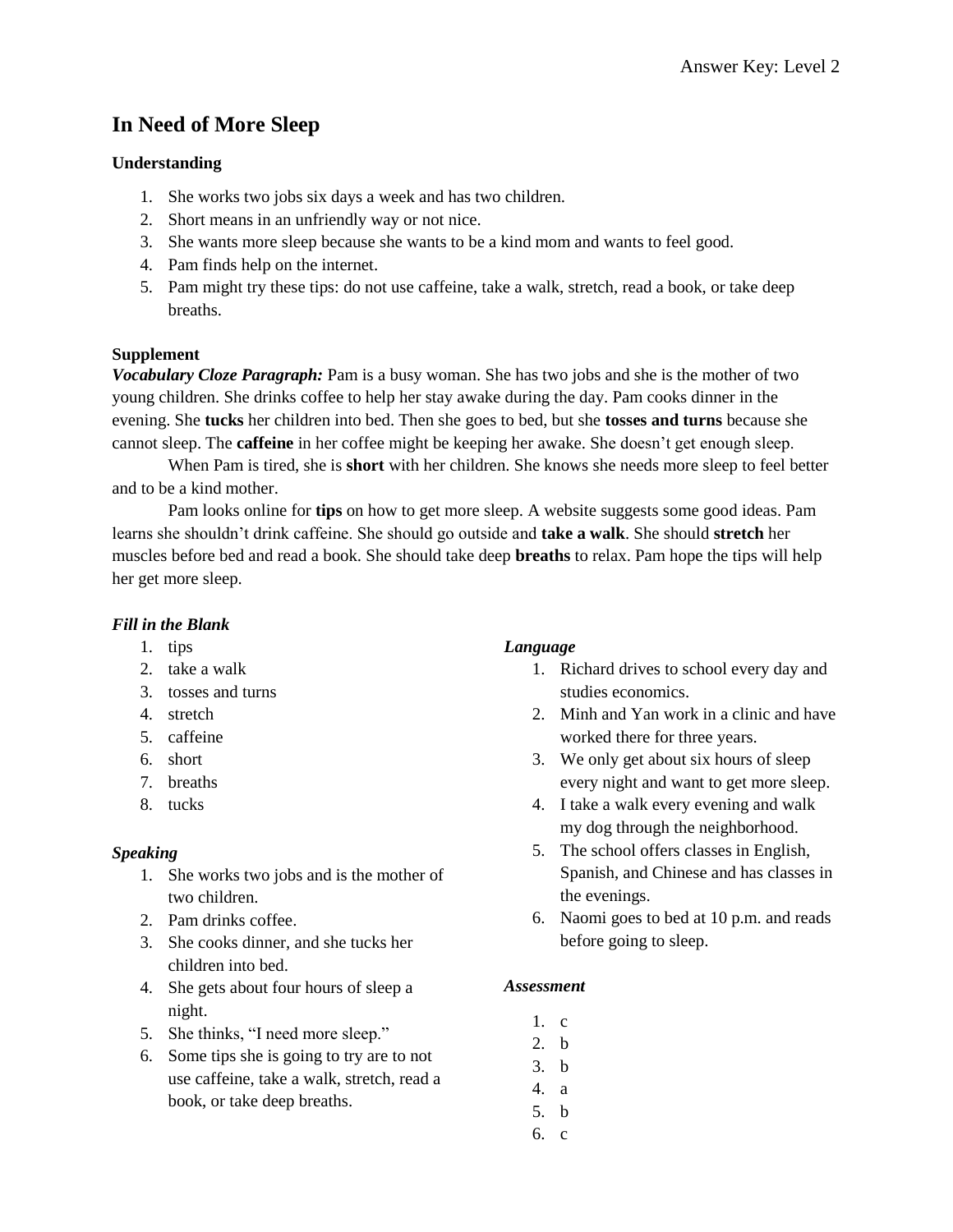# **A Move**

# **Understanding**

- 1. Joe and Rose are moving to Madison, Wisconsin.
- 2. They are moving because Joe got a new job.
- 3. Joe wants to get a map of Madison.
- 4. Rose suggests using the Internet.
- 5. She can use their laptop or phones.

# **Supplement**

*Vocabulary Cloze Paragraph:* Joe and Rose are moving because Joe got a new job in a different city. They are talking about moving to Madison, Wisconsin, their new **home**. They need to do **research** about the city and find a good place to live. They have some ideas. Joe wants to get a map of the city. Rose **agrees** that getting a map will help them **prepare** for the move. She **adds** that looking on the internet could help them learn a lot of **information** about Madison. Joe **exclaims**, "That's a great idea!" They **should** get started right away. Both Joe and Rose are excited to get to know the place where they will soon be living.

# *Fill in the Blank*

- 1. should
- 2. agrees
- 3. exclaims
- 4. prepare
- 5. information
- 6. home
- 7. adds
- 8. research

# *Speaking*

|    | 1. They are moving because Joe got a new   | <b>Assessment</b> |
|----|--------------------------------------------|-------------------|
|    | job.                                       |                   |
|    | 2. He thinks that they should get a map of | 1. a              |
|    | the city.                                  | $2-h$             |
|    | 3. He wants to get a map because they can  | 3. a              |
|    | see where schools and other places are.    | $4$ , c           |
| 4. | She wants to use the internet to do        | 5. c              |
|    | research.                                  | 6 а               |

5. He thinks it's a good idea.

*Language:* Answers will vary.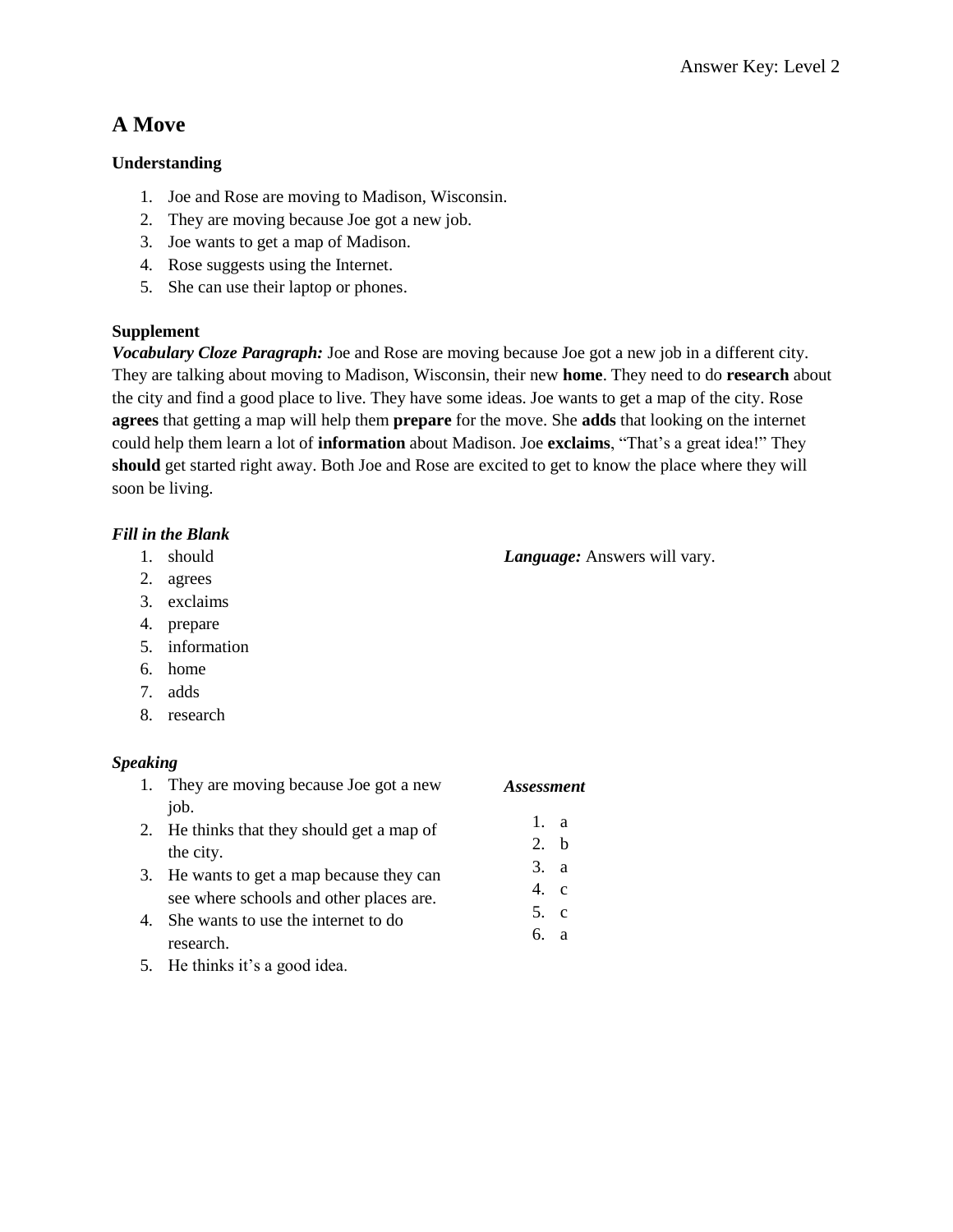# **Getting to Work on Time**

# **Understanding**

- 1. Sai works at a car wash.
- 2. He wants to be to work on time because he likes his job and wants to keep it.
- 3. Sai works during the day, the day shift.
- 4. Two things Sai does at night that helps him get to work on time are he packs his lunch, and he gets his work clothes ready.
- 5. An alarm clock wakes Sai in the morning.

# **Supplement**

*Vocabulary Cloze Paragraph:* Sai works at a **car wash** during the day. He works the day **shift**. He likes his job and wants to keep working there, so he makes sure he gets to work on time. In the evening, he **packs** his lunch so it will already be prepared in the morning. He also looks at his work clothes. He sees that they are clean and without **rips** in the fabric. His clothes are **ready** to wear the next day. Before he goes to sleep, Sai sets his **alarm clock**. He wakes up an hour before he needs to be at work. He gets dressed, eats breakfast, and **grabs** his lunch to bring to work. Finally, he leaves for work. Sai is ten minutes early for his shift because he gets ready the night before.

# *Fill in the Blank*

| 1. | packs          | Language                                  |                |
|----|----------------|-------------------------------------------|----------------|
|    | 2. grabs       |                                           | 1. but         |
|    | 3. car wash    |                                           | $2. \text{so}$ |
| 4. | shift          |                                           | 3. but         |
|    | 5. alarm clock |                                           | 4. but         |
|    | 6. rips        |                                           | 5. but         |
|    | 7. ready       |                                           | 6. so          |
|    |                | $7_{\scriptscriptstyle{\ddot{\text{c}}}}$ | <sub>SO</sub>  |

# *Speaking*

| 1. He works at a car wash.                 |               | <i>Assessment</i> |  |
|--------------------------------------------|---------------|-------------------|--|
| 2. He works the day shift.                 |               |                   |  |
| 3. He wants to get to work on time because | 1. a          |                   |  |
| he wants to keep his job.                  | 2. b          |                   |  |
| 4. Sai packs his lunch, and he gets his    | 3. b          |                   |  |
| work clothes ready.                        | $4 \text{ c}$ |                   |  |
| 5. He sets his alarm clock.                | 5. a          |                   |  |
| 6. He arrives at work ten minutes before   | 6. c          |                   |  |
| his shift starts.                          |               |                   |  |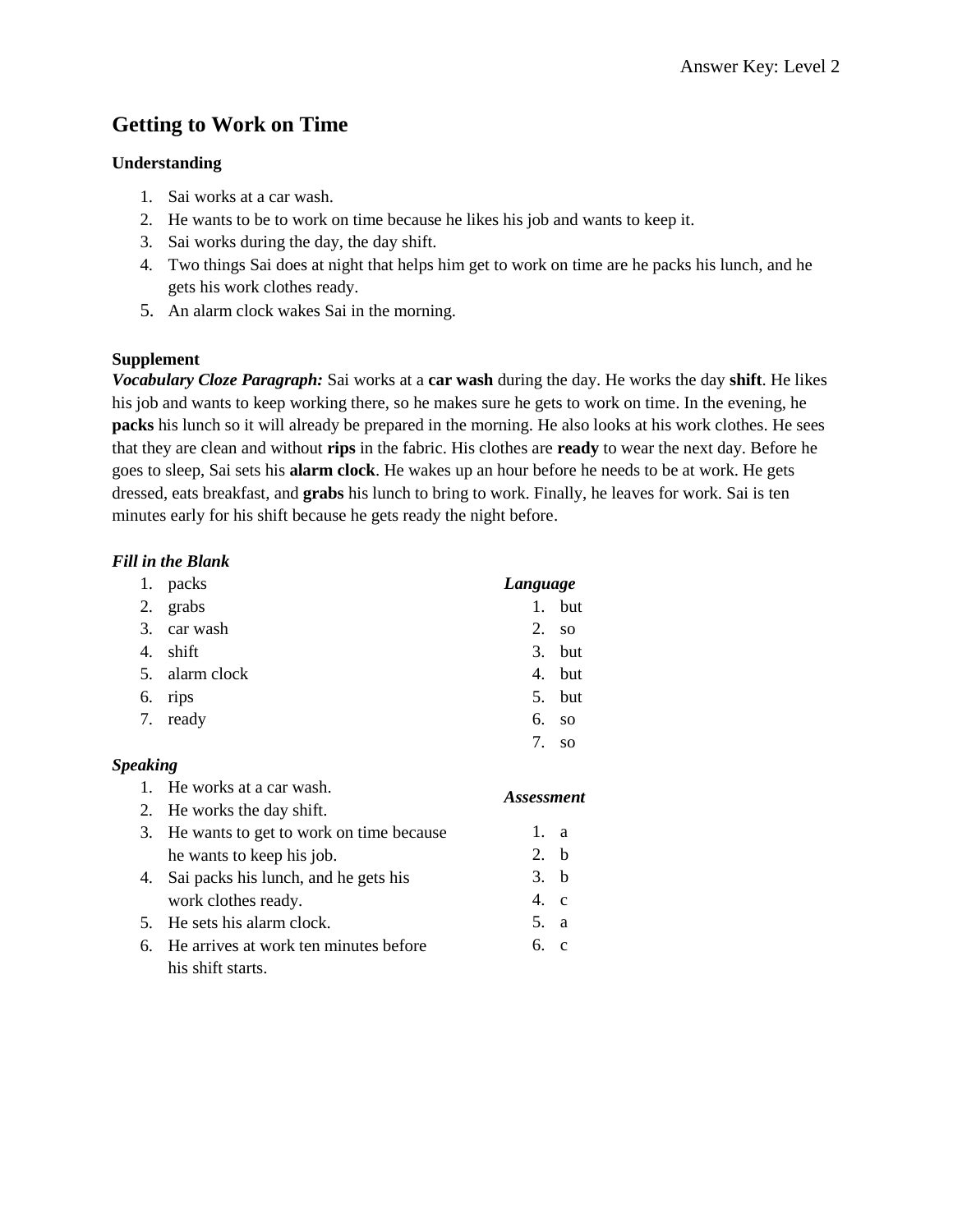# **Time Sheets**

# **Understanding**

- 1. Pam used a time clock to record her work time at her old job.
- 2. Pam uses a time sheet to record her work time at her new job.
- 3. Things that are written on the time sheets are dates of work, time that work begins, and time that work ends.
- 4. The time sheets are in the office.
- 5. Time sheets are due on the first and fifteenth of the month.

# **Supplement**

*Vocabulary Cloze Paragraph:* Pam is a new worker. This is her **first** day on the job. She works with Al. Pam tells Al, "I **used** a time clock at my old job. We would **punch in** every day."

Al tells Pam, "We don't use a **time clock** here. We use **time sheets**." He shows his time sheet to Pam. She should write in the times when she begins and ends work each day.

"Okay," Pam says. "I can do that. Where can I find time sheets?"

Al tells her there is a **stack** of them in the office. "Don't forget they are **due** on the first and the fifteenth of every month."

"Thanks, Al," says Pam. "I appreciate your help."

"You're welcome," Al answers.

# *Fill in the Blank*

.

- 1. stack
- 2. time sheets
- 3. used
- 4. punch in
- 5. first
- 6. time clock
- 7. due

# *Speaking*

- 1. She asks him if she should punch in.
- 2. He says they use time sheets.
- 3. They need to write the date of work, the start time and the end time.
- 4. They are kept in the office.
- 5. They are due on the first and the fifteenth of the month.
- 6. She says, "Thanks for your help."

# *Language*

- 1. tenth
- 2. third
- 3. fiftieth
- 4. first
- 5. hundredth
- 6. twenty-first
- 7. first

- 1. b
- 2. c
- 3. a
- 4. a
- 5. a
- 6. a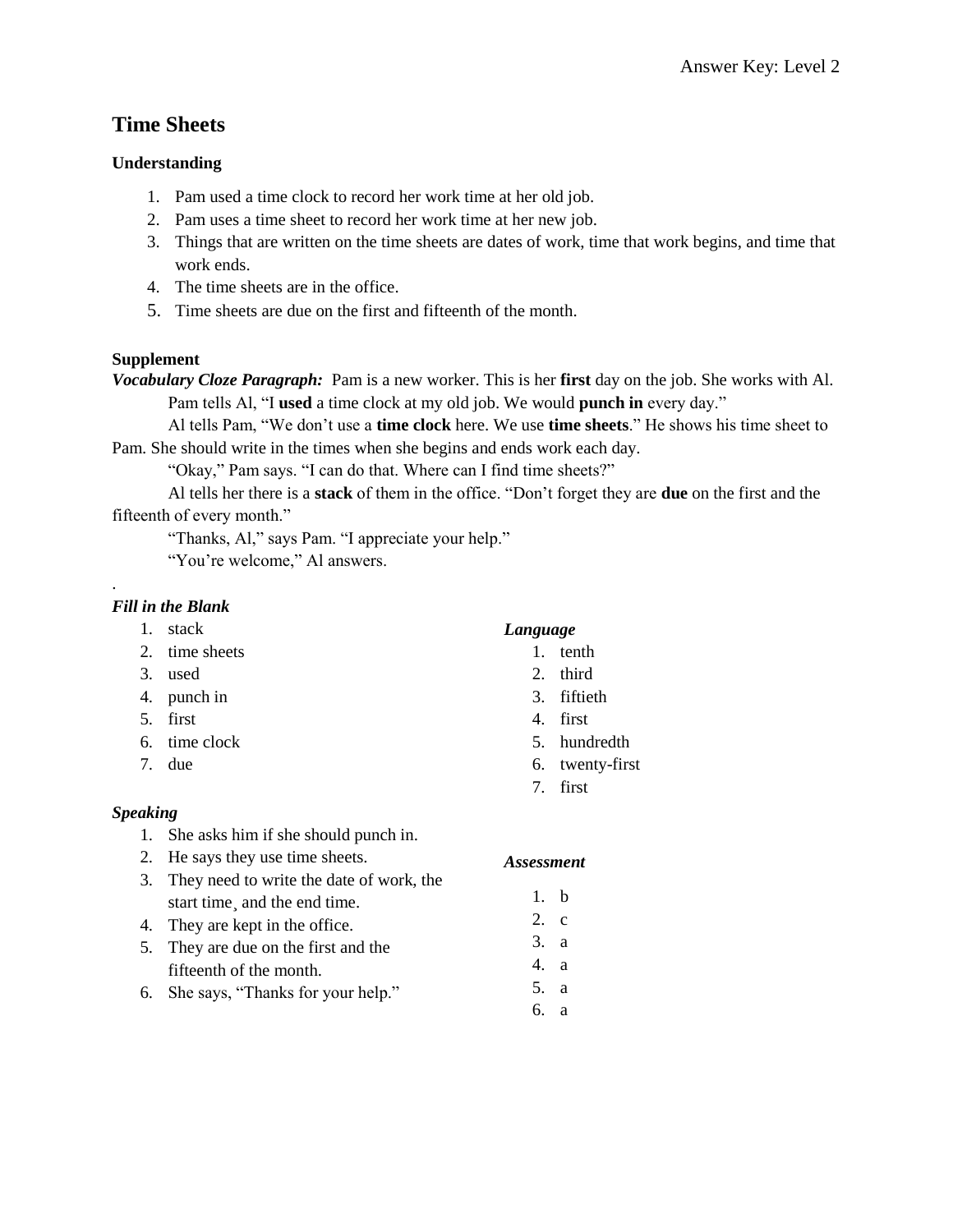# **Libraries**

### **Understanding**

- 1. Keesha went to the library to get some good books for her son.
- 2. Due means when the library books are required to be returned.
- 3. A librarian helps people find books, get library cards, check-out materials, and answer questions.
- 4. It costs nothing to use the library. It's free!
- 5. Keesha can keep the library books for 3 weeks.

# **Supplement**

*Vocabulary Cloze Paragraph:* Keesha didn't have books to read to her son, but she knew reading was **important** for his development. She wanted to borrow some books from the library—it's free! Keesha asked a **librarian** to help her. She asked if she could get a library card. The librarian was **helpful**. She told Keesha that library cards are free too! Keesha was eager to use the card to check out books for her son. She wanted to **find** the children's section. Keesha looked at many children's books there. She found three books to share with her son.

Keesha **brought** the three books to the front of the library. The librarian helped her **check out** the books. She asked, "When are the books **due**?" She will need to **return** the books in three weeks. If she finishes them before that, she will come back and check out different books!

# *Fill in the Blank*

.

- 1. return
- 2. brought
- 3. helpful
- 4. find
- 5. check out
- 6. due
- 7. important
- 8. librarian

### *Speaking*

- 1. Keesha went to the library to get books to read to her son
- 2. It cost nothing.
- 3. The librarian helped Keesha at the library.
- 4. Keesha found books in the children's room.
- 5. Keesha checked out three books.
- 6. The books are due in three weeks.

# *Language*

- 1. Why did Mr. Kincaid go to the lake?
- 2. Who passed the test?
- 3. What did we check out at the library?
- 4. Where was the sofa on sale?
- 5. Who wore blue shirts and black pants?
- 6. How did Samantha go to school?
- 7. Why did Ken take a job in Atlanta?
- 8. What did Patsy study every afternoon and evening?

- 1. b
- 2. a
- 3. a
- 4. c
- 5. c
- 6. b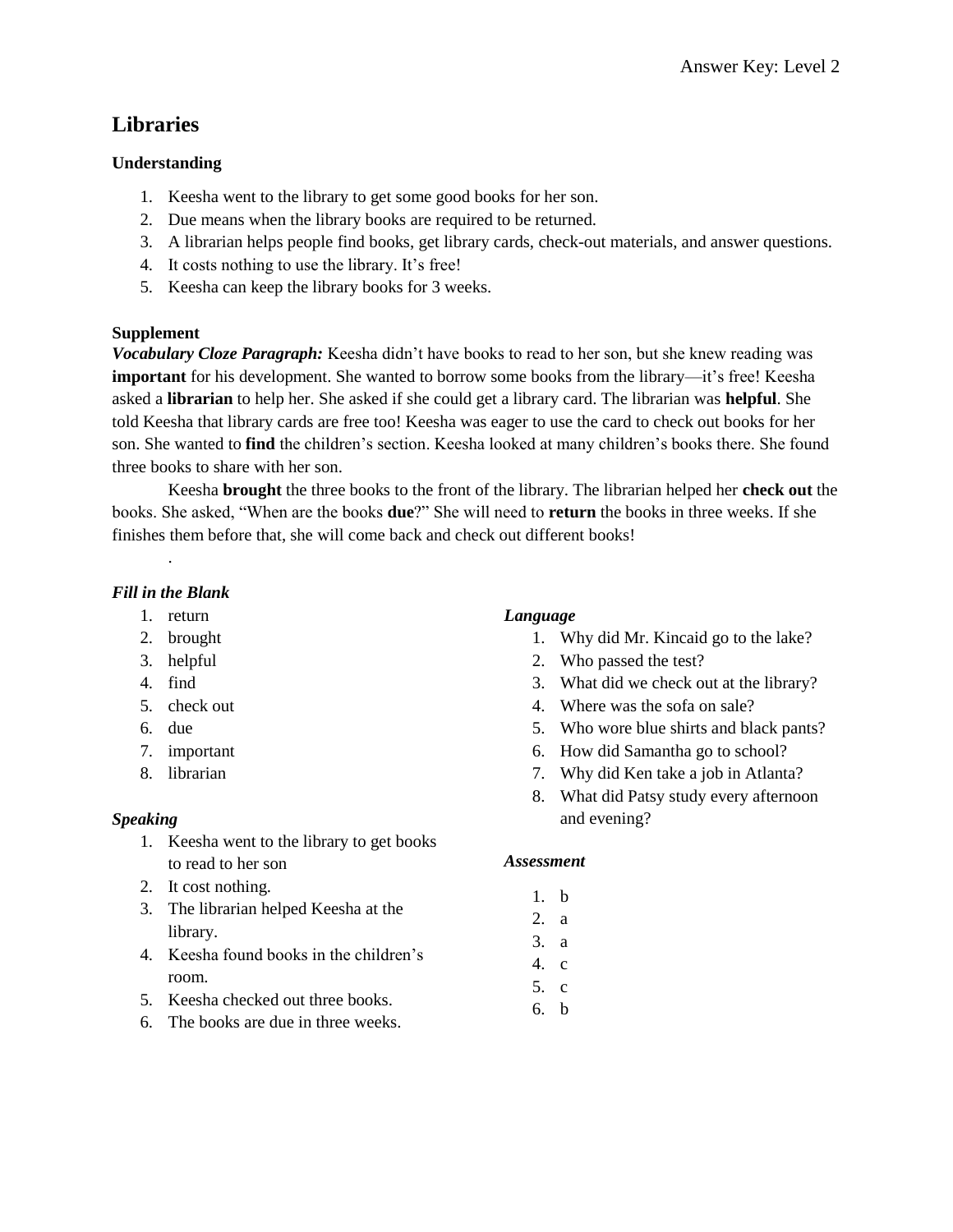# **Keeping Our World Clean**

# **Understanding**

- 1. Mike likes to breathe clean air.
- 2. Mike likes to drink clean, clear water.
- 3. Mike likes to relax on the grass in clean city parks.
- 4. We all can help keep our world clean. Each one of has a part.
- 5. People should not put hazardous waste in the garbage or pour it down the drain.

# **Supplement**

*Vocabulary Cloze Paragraph:* Are you like Mike? Mike likes to go walking in his neighborhood. He likes to walk on **clean** sidewalks and drive along clean streets. He likes to enjoy parks without **trash** that careless people have thrown on the ground. He likes to get clean water that is **safe** to drink from the faucet. Mike wants to **breathe** fresh air, not air with pollution and smog. Mike wants to help keep our world clean.

Mike doesn't throw his used cans and bottles on the ground. He recycles. He is careful about disposing of **hazardous waste** like old paint cans and other flammable materials he is finished with. He doesn't put those items in the garbage or pour them down the **drain**.

When Mike goes for a walk, he takes a bag with him. He picks up **litter** that he sees **scattered** on the ground. Everyone can pick up litter like Mike does. Will you be like Mike and help make our world cleaner?

# *Fill in the Blank*

- 1. clean
- 2. safe
- 3. litter
- 4. scattered
- 5. breathe
- 6. hazardous waste
- 7. trash
- 8. drain

### *Speaking*

- 1. Mike likes to drink clean, clear water.
- 2. He likes to breathe clean, fresh air.
- 3. Mike likes to relax on the grass in clean city parks.
- 4. They should put all trash in trash cans.
- 5. They should bring hazardous waste to the county waste site.
- 6. When he takes a walk, he takes a plastic bag with him to pick up litter.

# *Language*

- 1. Don't pour hazardous waste down the sink drain.
- 2. Don't put a penny in your mouth.
- 3. Don't run toward the busy street.
- 4. Don't throw your empty bottle out the car window.
- 5. Don't walk too far in front of me.
- 6. Don't leave your dog's poop on the sidewalk.
- 7. Don't leave the kitchen without cleaning up and putting extra food away in the fridge.

- 1. c
- 2. a
- 3. c
- 4. c
- 5. b
- 6. c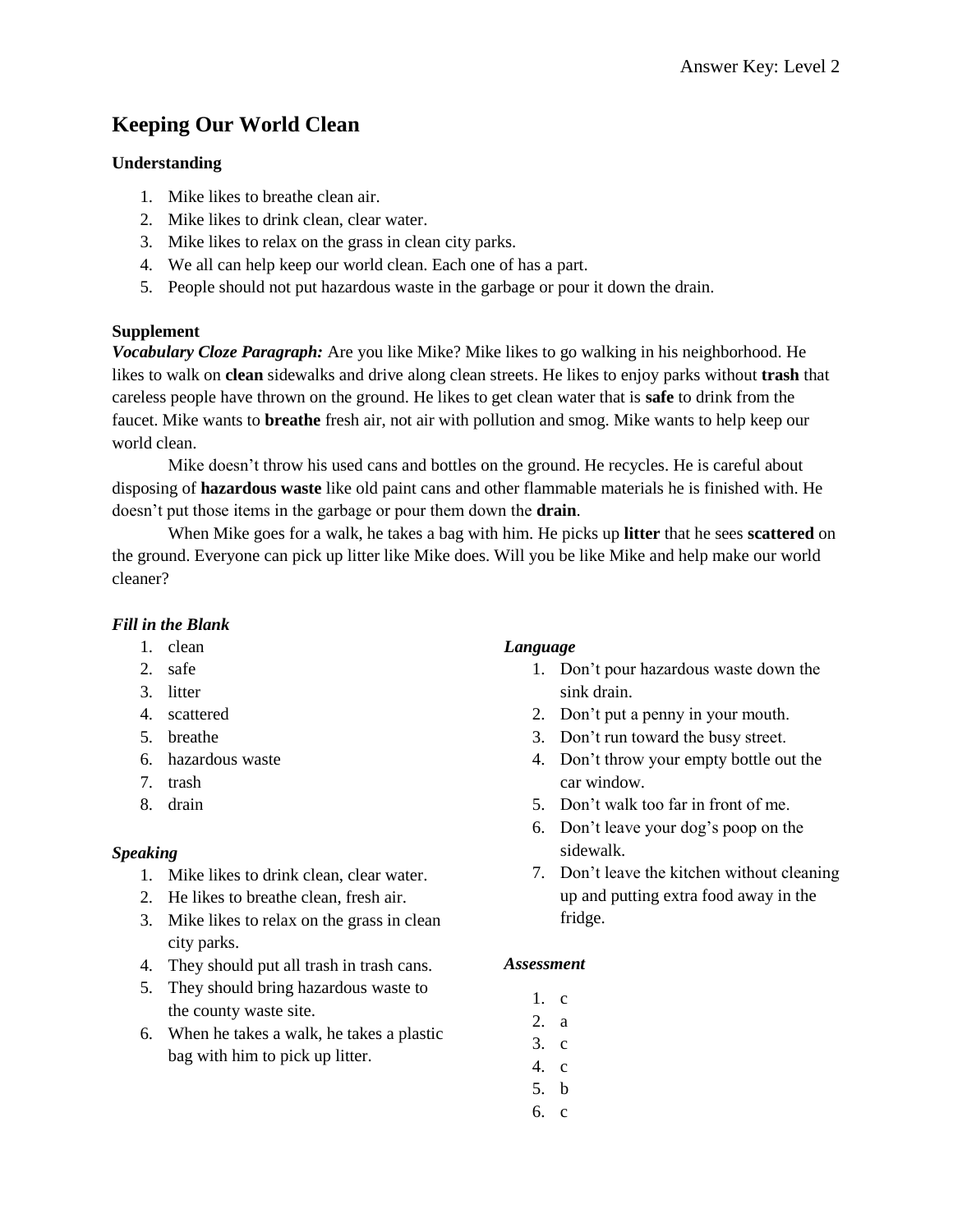# **Fran's Family Garden**

# **Understanding**

- 1. Fran and her kids planted their garden in the spring.
- 2. They used a hoe to make the rows.
- 3.  $C -$ Things in a straight line.
- 4. They planted five rows of seeds.
- 5. Fran put a fence around the garden to keep the rabbits out.

# **Supplement**

*Vocabulary Cloze Paragraph:* Fran and her children have a garden. They like to work in the garden every spring. Last year, they picked up the leaves and **twigs** that fell into the garden. They **tilled** the soil. They stirred up the **soil** to churn it and **prepare** it for planting. They made straight **rows** in the dirt with a **hoe**. Finally, they planted **seeds** of vegetables in the rows. They planted carrots, sweet corn, beans, green peppers, and lettuce.

Fran watered the seeds. She put up a wire **fence** around the garden to protect it from rabbits. The rabbits would have a **feast** if they could get into the garden!

Fran and her children watched the garden grow and enjoyed their **produce** in the summer.

# *Fill in the Blank*

- 1. fence
- 2. feast
- 3. seeds
- 4. tilled
- 5. produce
- 6. hoe
- 7. twigs
- 8. churn
- 9. soil
- 10. rows

# *Speaking*

- 1. They loved to be out in the garden.
- 2. First, they removed leaves and twigs.
- 3. They tilled and churned the soil.
- 4. They used a hoe.
- 5. They planted carrots, sweet corn, peas, green peppers, and lettuce.
- 6. She put up a wire fence because rabbits like produce.

### *Language*

- 1. wanted
- 2. tilled
- 3. planted
- 4. talked
- 5. liked/loved
- 6. watered
- 7. needed
- 8. removed

- 1. b
- 2. c
- 3. c
- 4. b
- 5. a
- 6. c